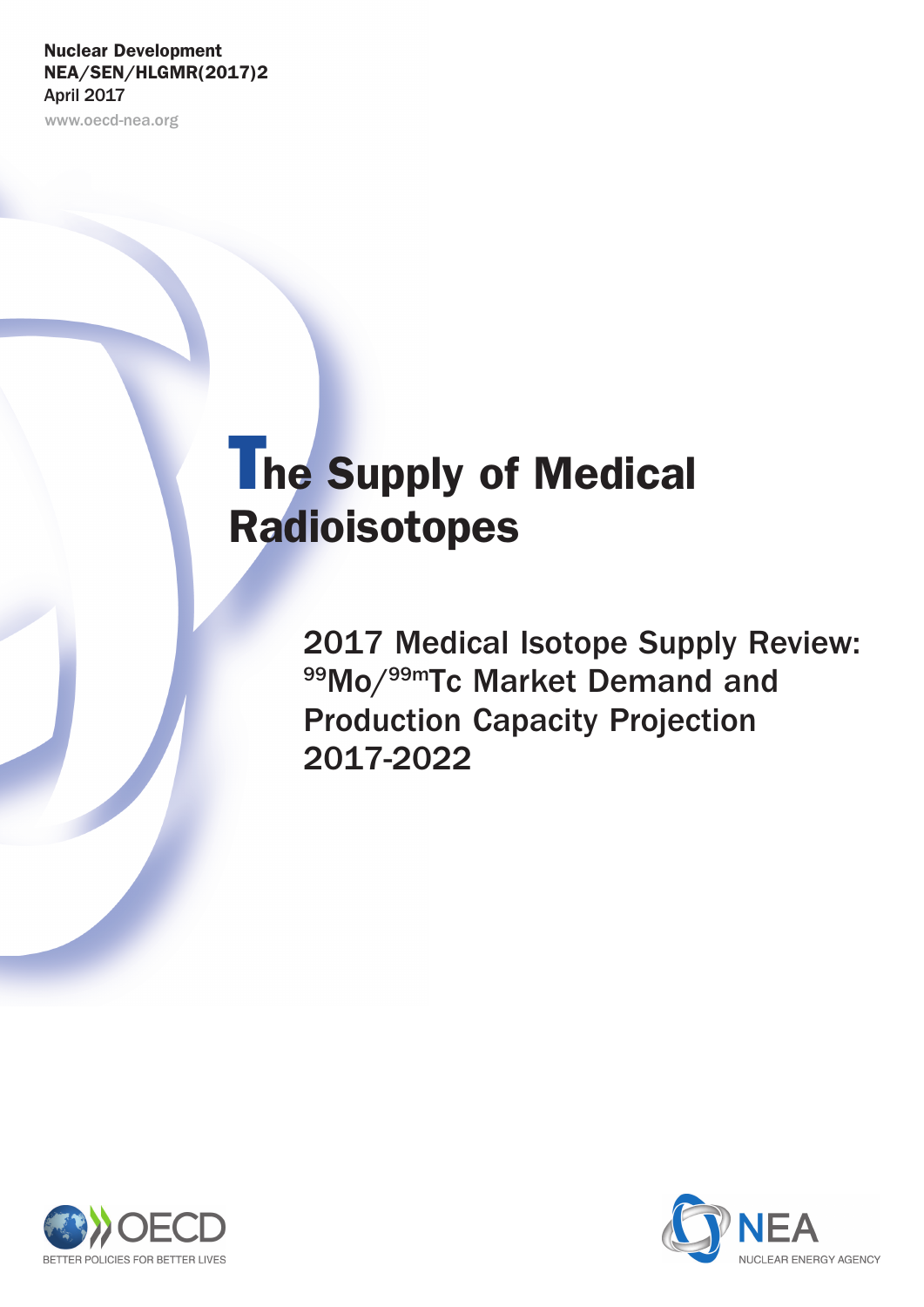#### NEA/SEN/HLGMR(2017)2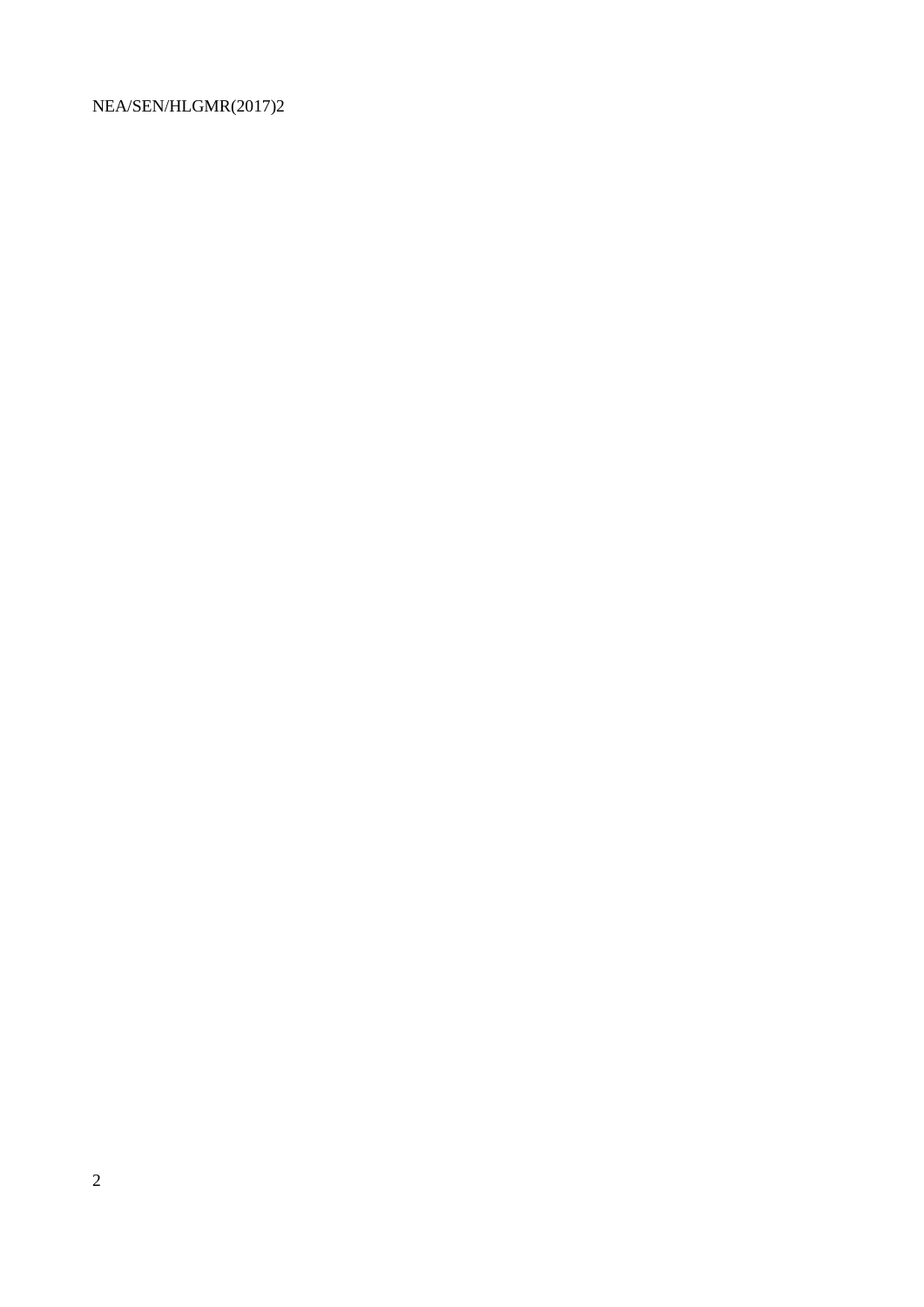#### Acknowledgements

This report would not have been possible without the contributions of a large number of supply chain participants and stakeholders, including major reactor operators and processors, generator manufacturers, nuclear pharmacies, governments and associations representing nuclear medicine professionals, nuclear pharmacies, hospitals and industry.

The OECD Nuclear Energy Agency (NEA) greatly appreciates the information provided by supply chain participants on the current molybdenum-99 (<sup>99</sup>Mo)/technetium-99m ( $\rm{^{99m}Tc)}$  production capacity situation to facilitate the creation of an updated demand and capacity projection for the 2017-2022 period. This projection is intended to help policy makers, producers and other stakeholders take appropriate actions to ensure the longterm security of supply of the key medical isotopes <sup>99</sup>Mo and its decay product, <sup>99m</sup>Tc.

This report was written by Mr Kevin Charlton of the NEA Division of Nuclear Development. Detailed review, comments and suggestions were provided by members of the High-level Group on the Security of Supply of Medical Radioisotopes (HLG-MR).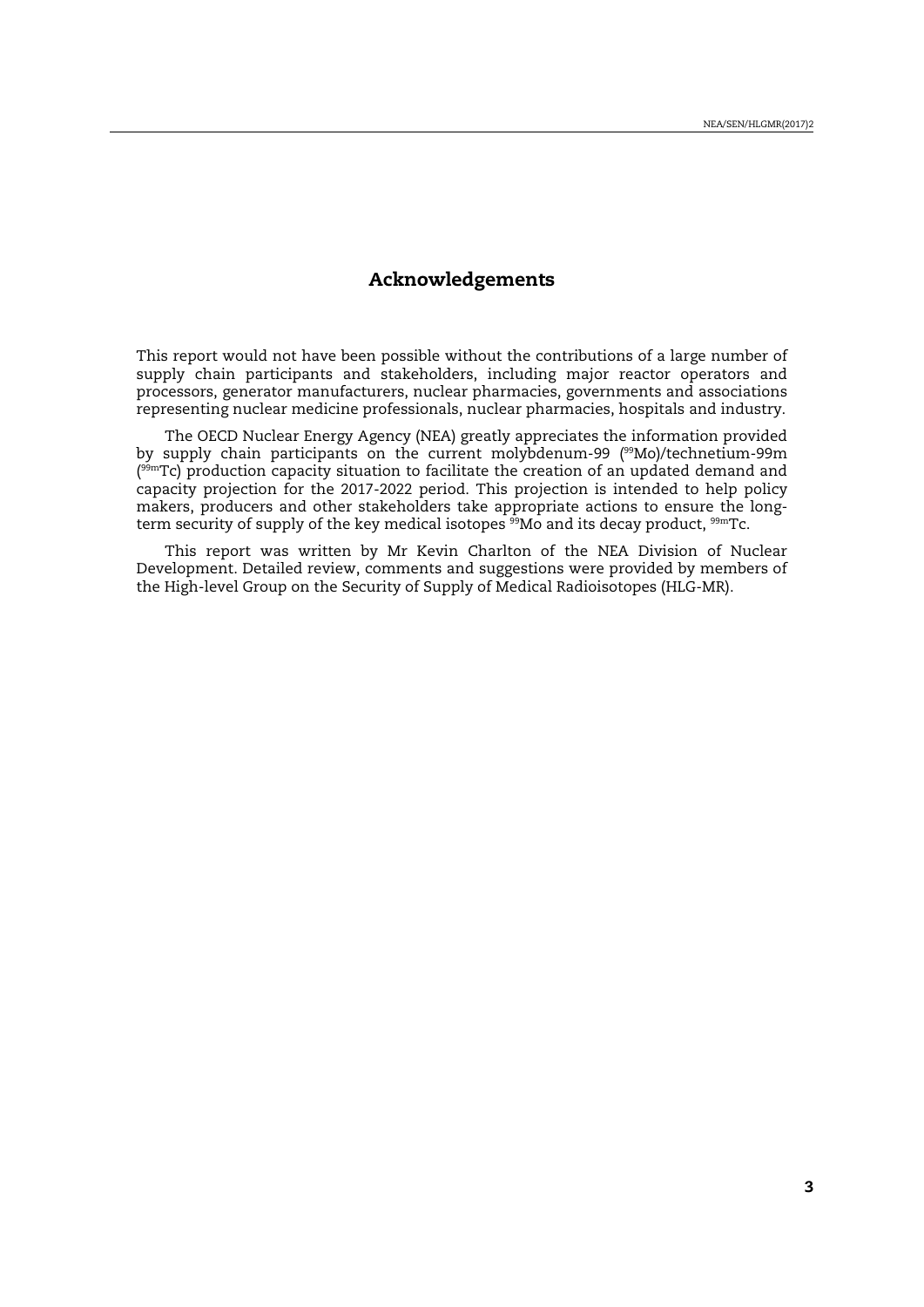# Table of contents

| Chapter 3. Scenarios and assumptions for <sup>99</sup> Mo/ <sup>99m</sup> Tc production capacity  10 |  |
|------------------------------------------------------------------------------------------------------|--|
|                                                                                                      |  |
|                                                                                                      |  |
|                                                                                                      |  |
|                                                                                                      |  |
|                                                                                                      |  |
|                                                                                                      |  |
|                                                                                                      |  |

# List of figures

| 4.1. Demand (9 000 6-day Ci <sup>99</sup> Mo/week EOP) and demand +35% ORC vs. current<br>irradiation and current processing capacity, 2017-2022: Scenario A                                                                           | -12 |
|----------------------------------------------------------------------------------------------------------------------------------------------------------------------------------------------------------------------------------------|-----|
| 5.1. Current demand (9 000 6-day Ci <sup>99</sup> Mo/week EOP) and demand +35% ORC vs.<br>irradiation capacity - total and conventional reactor based only, 2017-2022:                                                                 | 16  |
| 5.2. Current demand (9 000 6-day Ci <sup>99</sup> Mo/week EOP) and demand +35% ORC vs.<br>processing capacity - total and processing capacity - conventional only,<br>2017-2022: Scenario B                                            |     |
| 6.1. Current demand (9 000 6-day Ci <sup>99</sup> Mo/week EOP) and demand +35% ORC vs.<br>total irradiation capacity and total processing capacity - projects delayed,<br>2017-2022: Scenario C                                        | 10  |
| 6.2. Current demand (9 000 6-day Ci <sup>99</sup> Mo/week EOP) and demand +35% ORC vs.<br>processing capacity - current, total, total conventional only and total<br>two-year delay, 2017-2022: Scenarios $A + B + C$ (two-year delay) | .20 |
| 7.1. Current demand (9 000 6-day Ci <sup>99</sup> Mo/week EOP) and demand +35% ORC vs.<br>processing capacity - current and total, with and without NRU CC,<br>2017-2022: Scenarios $A + B + A$ with NRU CC + B with NRU CC            |     |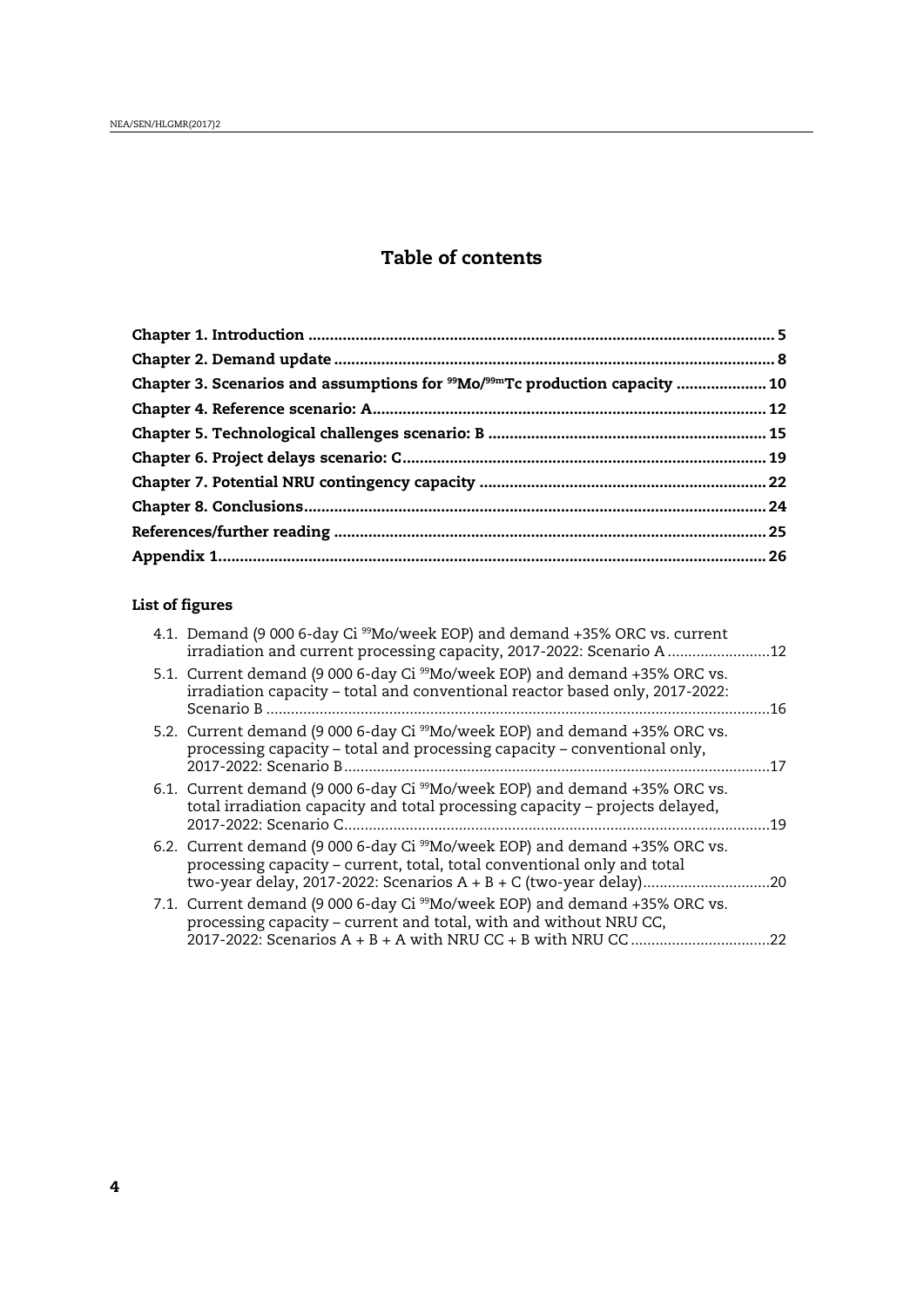# Table of abbreviations and acronyms

<span id="page-4-0"></span>

| ANM        | ANSTO Nuclear Medicine                                 |
|------------|--------------------------------------------------------|
| ANSTO      | Australian Nuclear Science and Technology Organisation |
| CNL        | Canadian Nuclear Laboratories                          |
| EOP        | End of processing                                      |
| <b>FCR</b> | Full cost recovery                                     |
| HEU        | High-enriched uranium                                  |
| LEU        | Low-enriched uranium                                   |
| <b>NEA</b> | Nuclear Energy Agency                                  |
| <b>NRU</b> | National Research Universal                            |
| ORC        | Outage reserve capacity                                |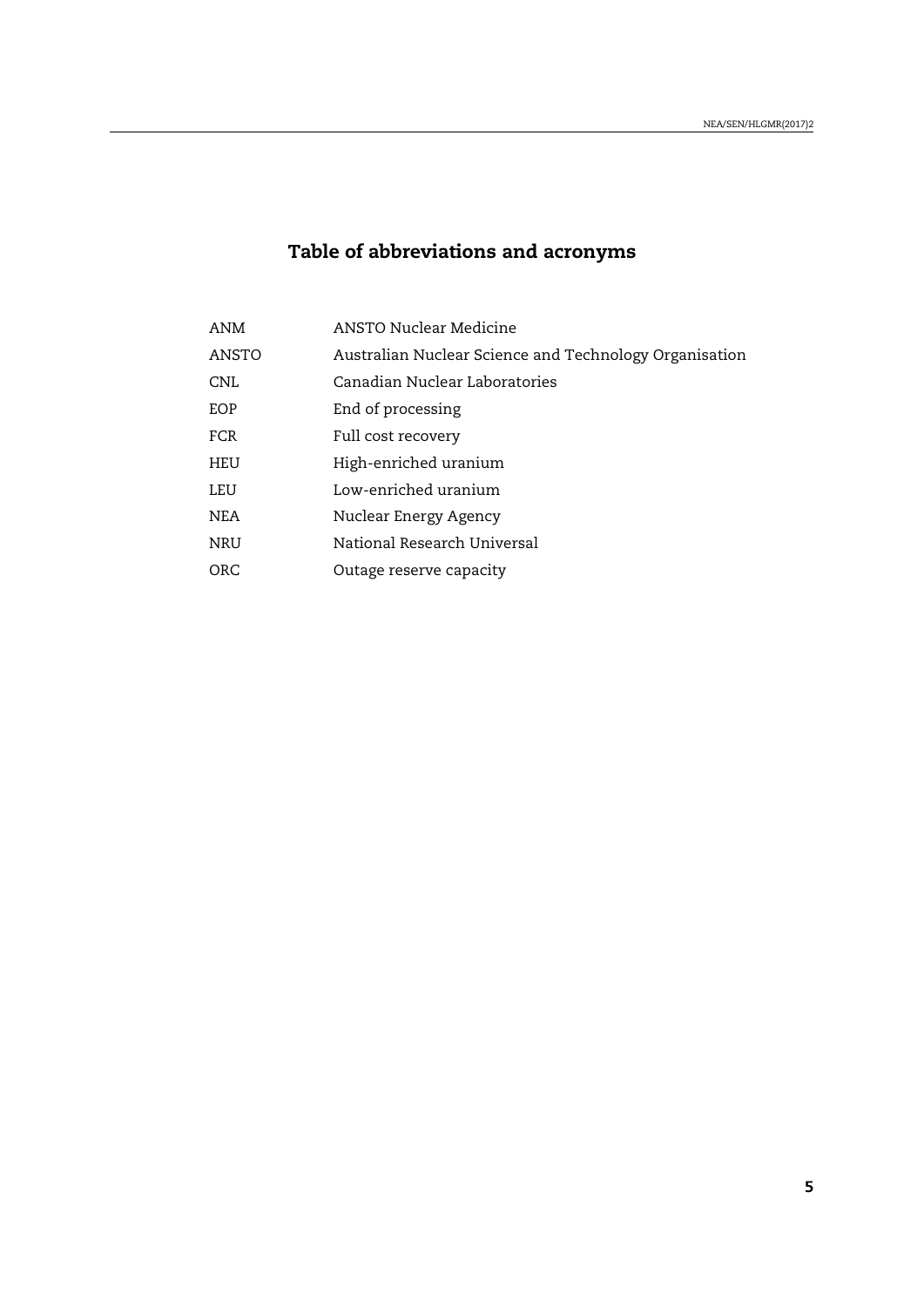#### Chapter 1. Introduction

Medical diagnostic imaging techniques using technetium-99m (<sup>99m</sup>Tc) account for approximately 80% of all nuclear medicine procedures, representing 30-40 million examinations worldwide every year. Disruptions in the supply chain of these medical isotopes – which have half-lives of 66 hours for molybdenum-99 ( $99$ Mo) and only 6 hours for  $99mTc$ , and thus must be produced continuously – can lead to cancellations or delays in important medical testing services. Supply reliability has been challenged over the past decade due to unexpected shutdowns and extended refurbishment periods at some of the 99Mo-producing research reactors and processing facilities. These shutdowns have at times created conditions for extended global supply shortages (e.g. 2009-2010).

At the request of its member countries, the Nuclear Energy Agency (NEA) became involved in global efforts to ensure a secure supply of 99Mo/99mTc. Since June 2009, the NEA and its High-level Group on the Security of Supply of Medical Radioisotopes (HLG-MR) have examined the causes of supply shortages and developed a policy approach, including principles and supporting recommendations to address those causes. The NEA has reviewed the global <sup>99</sup>Mo supply situation periodically, to highlight periods of potential reduced supply and to underscore the case for implementing the HLG-MR policy approach in a timely and globally consistent manner.

In 2012, the NEA released a  $99$ Mo supply and demand forecast up to 2030, identifying periods of potential low supply relative to demand. That 2012 forecast was updated with a report in 2014 that focused on the much shorter 2015-2020 period. That report was updated in 2015 and then in 2016 with a report, "2016 Medical Isotope Supply Review:  $99^{\circ}$ Mo/ $99^{\circ}$ Tc Market Demand and Production Capacity Projection 2016-2021" (NEA, 2016), which likewise focused on a six-year period.

This report<sup>[1](#page-5-0)</sup> updates the 2016 report, and focuses on the important 2017-2022 period that follows a period when some facilities have been removed from service. At the end of 2015, the OSIRIS reactor in France permanently shut down operations. At the end of October 2016, the National Research Universal (NRU) reactor in Canada ceased routine <sup>99</sup>Mo production and the associated processing capacity moved to a "hot standby" mode; they retain the capability to provide contingency capacity until the end of March 2018, but only in exceptional circumstances of an unplanned global shortage that cannot otherwise be mitigated. Additional reactor capacity and associated processing capacity  $599Mo/99mTc$  projects that were anticipated to start in 2016 have not yet entered operation. It remains important to analyse the likely overall impact and timing of anticipated projects to understand how global production capacity may be affected.

This report presents global irradiation and processing capacity under the same three main capacity scenarios as set out in the 2015 and 2016 reports. It is intended that it offers a high added value to the international community and the HLG-MR has

<span id="page-5-0"></span> $\overline{a}$ 

<sup>1.</sup> The scenarios presented by the NEA in this report should not be construed as a prediction or forecast of which projects will proceed and when. The scenarios are only meant to be illustrative of possible future situations, whether planned new projects materialise or not.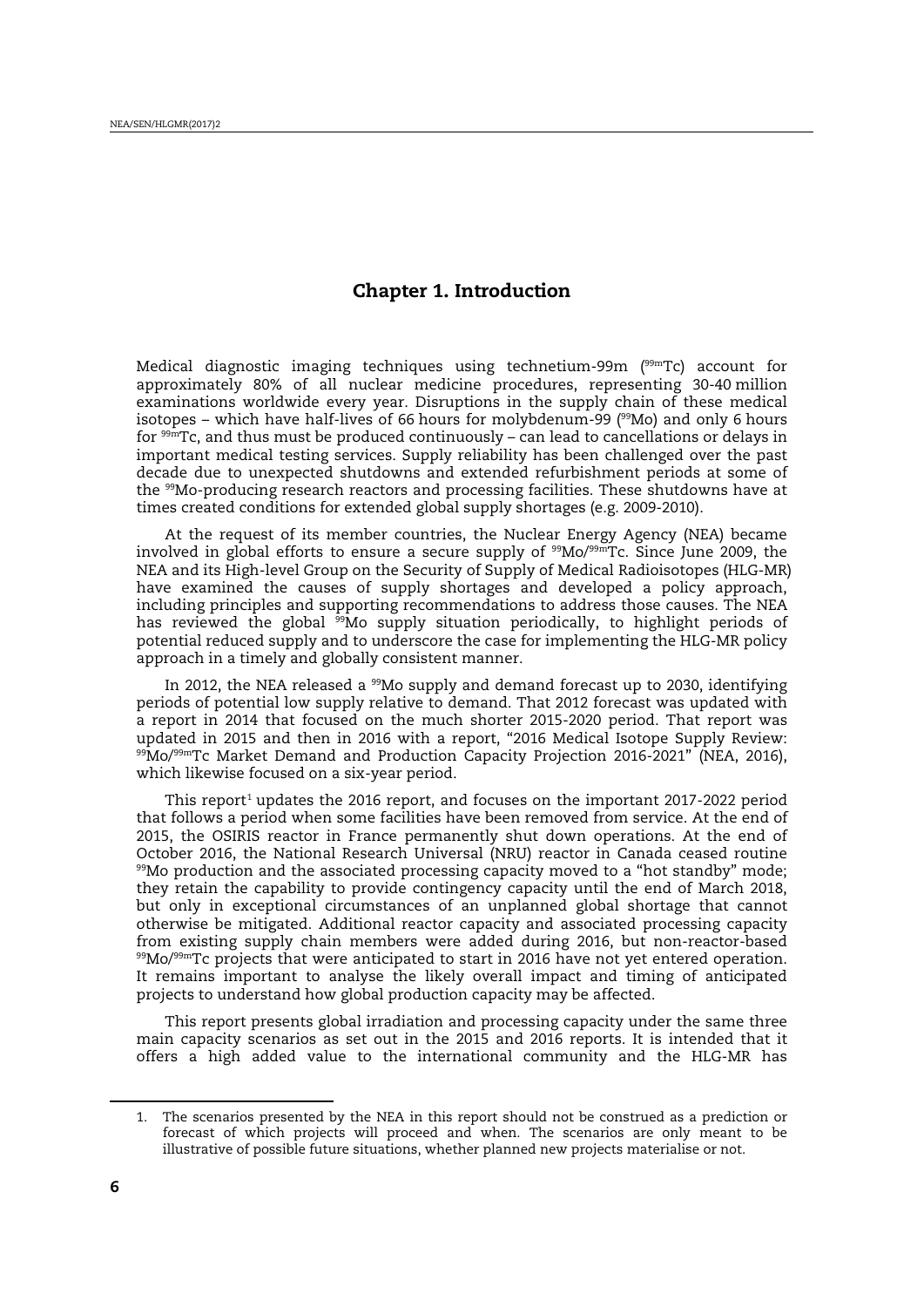emphasised the need for future updates on at least an annual basis. The information in this report should be interpreted in terms of projected future trends as opposed to actual forecast values and dates.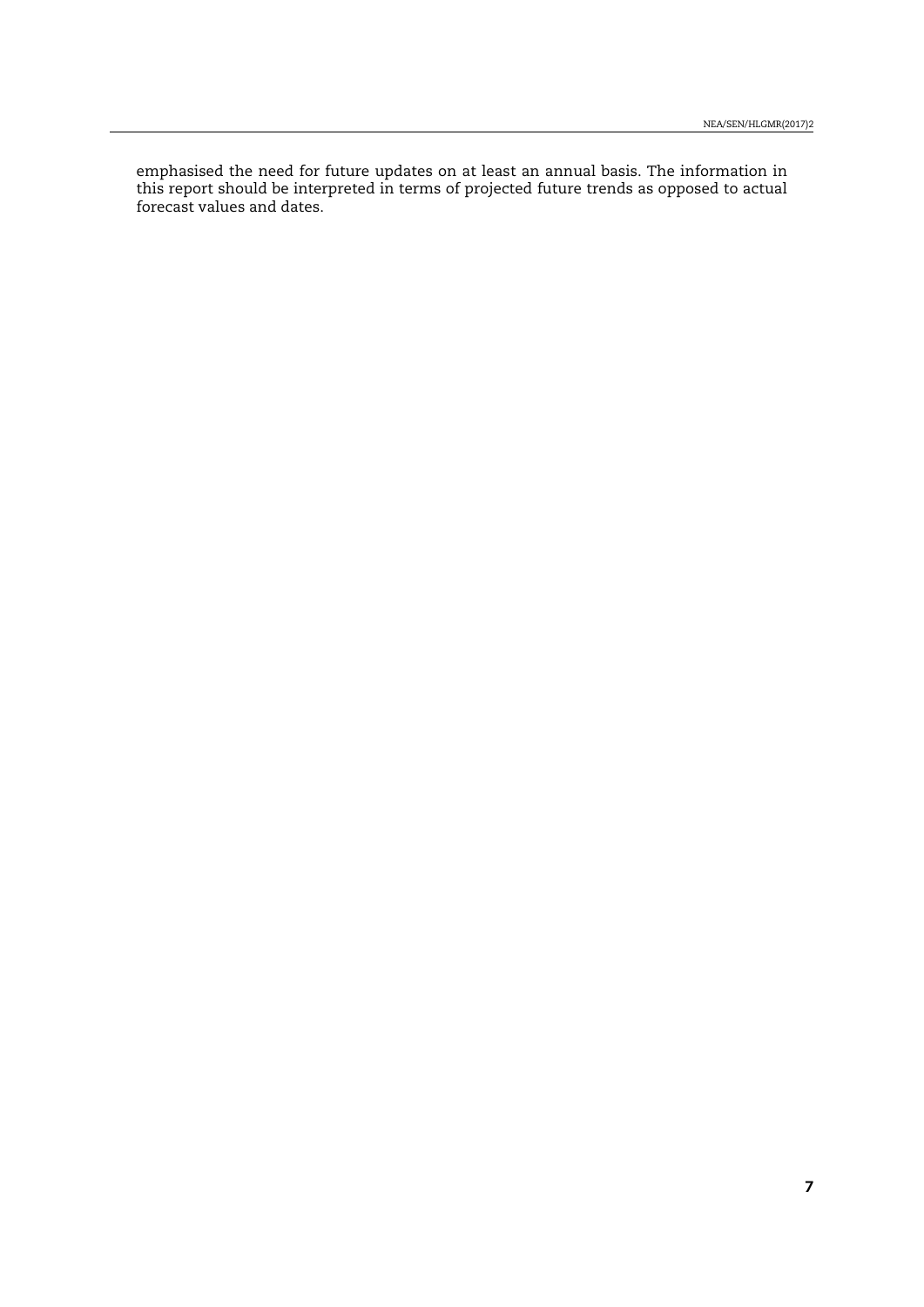#### Chapter 2. Demand update

<span id="page-7-0"></span>In 2011, the NEA released a study with the results of a global survey of future demand for  $\frac{99}{90}$ Mo/ $\frac{99}{20}$ Tc (NEA, 2011), based on an assessment by an expert advisory group. The study showed  $99M\text{O}/99mTc$  demand growth up to 2030 in both mature and emerging markets, with stronger growth forecast in emerging markets.

In a subsequent report, "A Supply and Demand Update of the Molybdenum-99 Market" (NEA, 2012a), the NEA estimated global  $^{99}$ Mo demand at 10 000 6-day curies  $^{99}$ Mo per week<sup>[1](#page-7-1)</sup> at end of processing (EOP). This was lower than the previously estimated 12 000 6day curies 99Mo per week EOP and resulted from a number of changes that had occurred in the market as a consequence of the 2009-2010 global supply shortages. Those changes included: better use of available  $^{99}$ Mo/ $^{99m}$ Tc, more efficient elution of  $^{99m}$ Tc generators, adjustments to patient scheduling, and some increased use of substitute diagnostic tests/isotopes that continued after the 99mTc supply shortage period was over.

The April 2014 report "Medical Isotope Supply in the Future: Production Capacity and Demand Forecast for the <sup>99</sup>Mo/<sup>99m</sup>Tc Market, 2015-2020" (NEA, 2014) used as a starting point, the NEA 2012 estimate of 10 000 6-day curies <sup>99</sup>Mo EOP per week from processors, but with modified annual demand growth rates of 0.5% for mature markets and 5% for developing markets, based on information provided at the time by supply chain participants.

The August 2015 and June 2016 reports used an adjusted estimate of demand of 9 000 6-day curies 99Mo EOP per week from processors, based on data collected from supply chain participants on capacity utilisation data during each operating quarter of the period 2012 to 2015. This data along with the actual operating time periods per facility (e.g. operational days) provided useful data for periods of supply stress when a number of facilities suffered outage periods. This report builds upon that approach and includes analysis of the same data set up to and including 2016.

The data was analysed to determine the level of recent market demand, with reported utilised capacity being taken as a surrogate for the demand in the market. The data set was not 100% complete; again one processor did not provide data. The latest data received for 2016 reconfirms that recent global demand for  $99M$ o is close to 9 000 6-day curies 99Mo EOP per week with some quarterly fluctuations.

During the period, from 2012 to 2016, market supply was maintained successfully on an almost continuous basis, but with some limited supply shortages reported as occurring, for example in 2013, 2014 and in late 2015.

For the purposes of this report, the market demand for <sup>99</sup>Mo activity has been held at 9 000 6-day curies 99Mo EOP per week with a starting reference time-point of the end of 2014. This has been reviewed and confirmed by supply chain participants. The market growth rates have been kept unchanged at 0.5% for mature markets and 5% for developing markets during the forecast period. Mature markets are estimated to account for 84% of the global demand for  $99\text{Mo}/99m$ Tc, while emerging markets account for 16%

<span id="page-7-1"></span> $\overline{a}$ 

<sup>1.</sup> A 6-day curie is the measurement of the remaining radioactivity of  $\frac{99}{100}$  six days after it leaves the processing facility (i.e. at the end of processing – EOP). In International System (SI) Units, 1 Ci is equal to 37 Giga becquerels.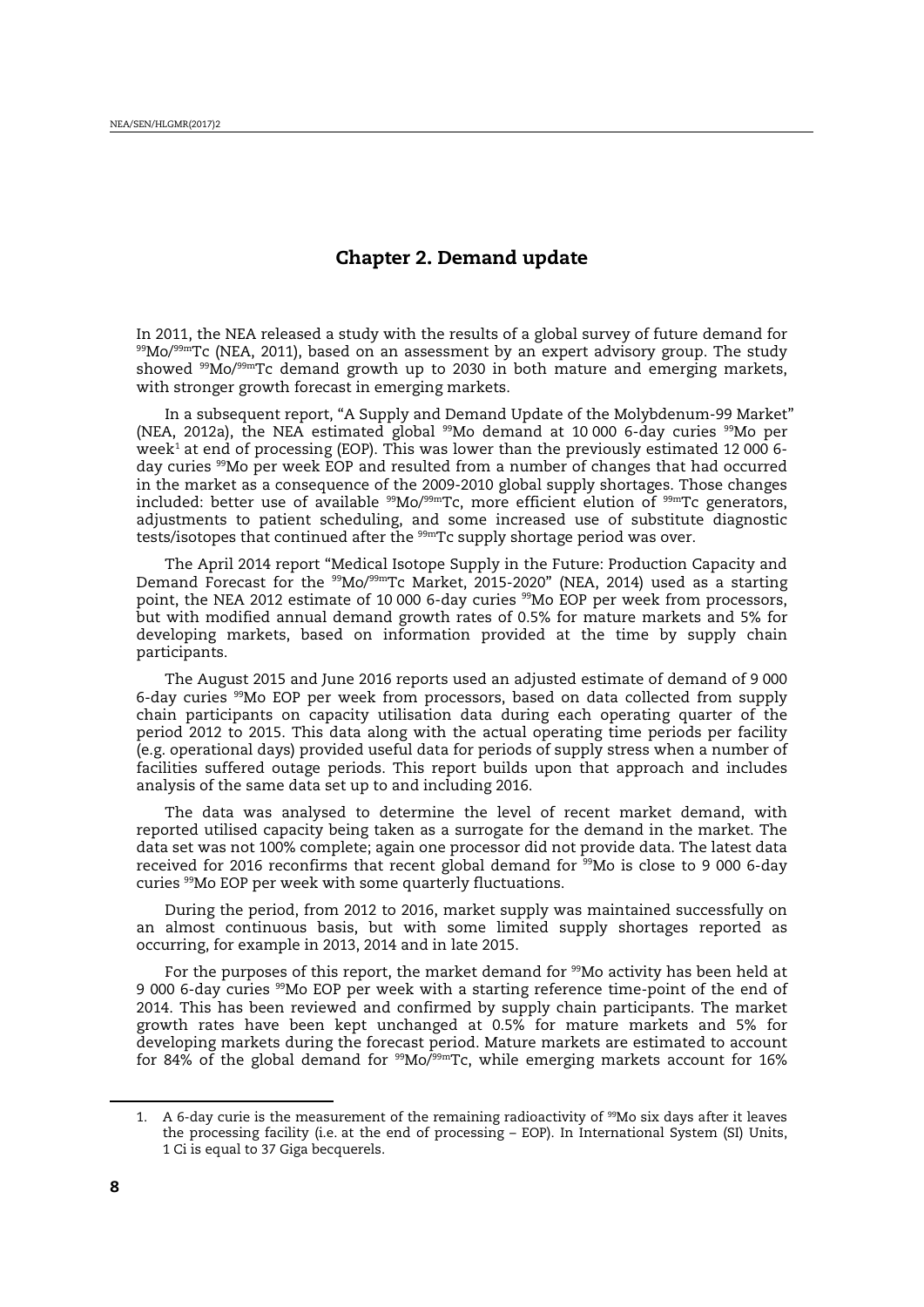starting from the same time-point; that is "end of 2014". The latest NEA market demand analysis, made with the present available data, does not fully confirm or disprove this level of projected market growth. As such, for the purposes of this report and to maintain continuity where that is possible, these rates have been retained in this report.

The reasons behind the market demand being now lower than estimated in earlier reports are not fully clear. The continuation of the previously mentioned measures to increase efficiency of use of <sup>99m</sup>Tc at the nuclear pharmacy and in the clinic, combined with some reduction in average injected dose due to some gamma camera improvements and protocol changes may have played some role. Also, in a market where full cost recovery (FCR) pricing is being increasingly implemented in steps along the supply chain, with the result of steadily increasing materials prices, it would be understandable that efficiency of use of materials continues to be a priority for supply chain participants who have an objective of minimising costs.

#### What capacity level is required to ensure that <sup>99</sup>Mo/<sup>99m</sup>Tc demand is met?

As in previous reports, the NEA has no direct way to measure the amount of paid outage reserve capacity (ORC) that is held in the market, but all supply chain participants agree that the principle of having paid ORC is essential to sustain reliable supply. The need of the market for ORC was illustrated in 2013, 2014 and 2015, with some unplanned outages at major <sup>99</sup>Mo producers occurring during those periods. Those significant outages tested the supply chain's ability to ensure reliable supply. This challenge was largely met by the supply chain using available ORC and resulted in only a small number of limited supply shortages in some countries.

The capacity level required to ensure that  $99M<sub>2</sub>/99mTc$  needs are met must include some level of paid ORC. In the HLG-MR principles, it was proposed that a processor should hold sufficient paid reserve capacity to replace the largest supplier of irradiated targets in their supply chain and likewise participants further down the supply chain should hold similar levels of ORC. This is the so-called (n-1) criterion. In fact, there have been occasions over the last few years when, for some participants, the (n-2) criterion (replacing the two largest suppliers) may have been a more appropriate measure. The actual levels for (n-1) and (n-2) criterion vary depending upon the supply diversity of each supply chain participant and the actual levels of ORC required also change as part of a dynamic process, for example as producers enter and exit the market.

In this report, the minimum capacity level required to meet demand has been held at the same level as the preceding report – at a level of market demand plus ORC of +35%. Analysis of historical data has shown that the security of supply comes under stress whenever the theoretical maximum available production capacity falls below the level of demand +35% ORC. Potential production capacity in this report is compared to "demand +35% ORC" and with the level of demand without ORC also shown as a reference line.

Given that the actual ORC level required for each participant will change over time, the ORC level in this document should only be used with caution in providing advice or making decisions. The NEA believes that the demand curve with +35% ORC is a good representation of a "safe" level of capacity required to meet market demand with an adequate level of security.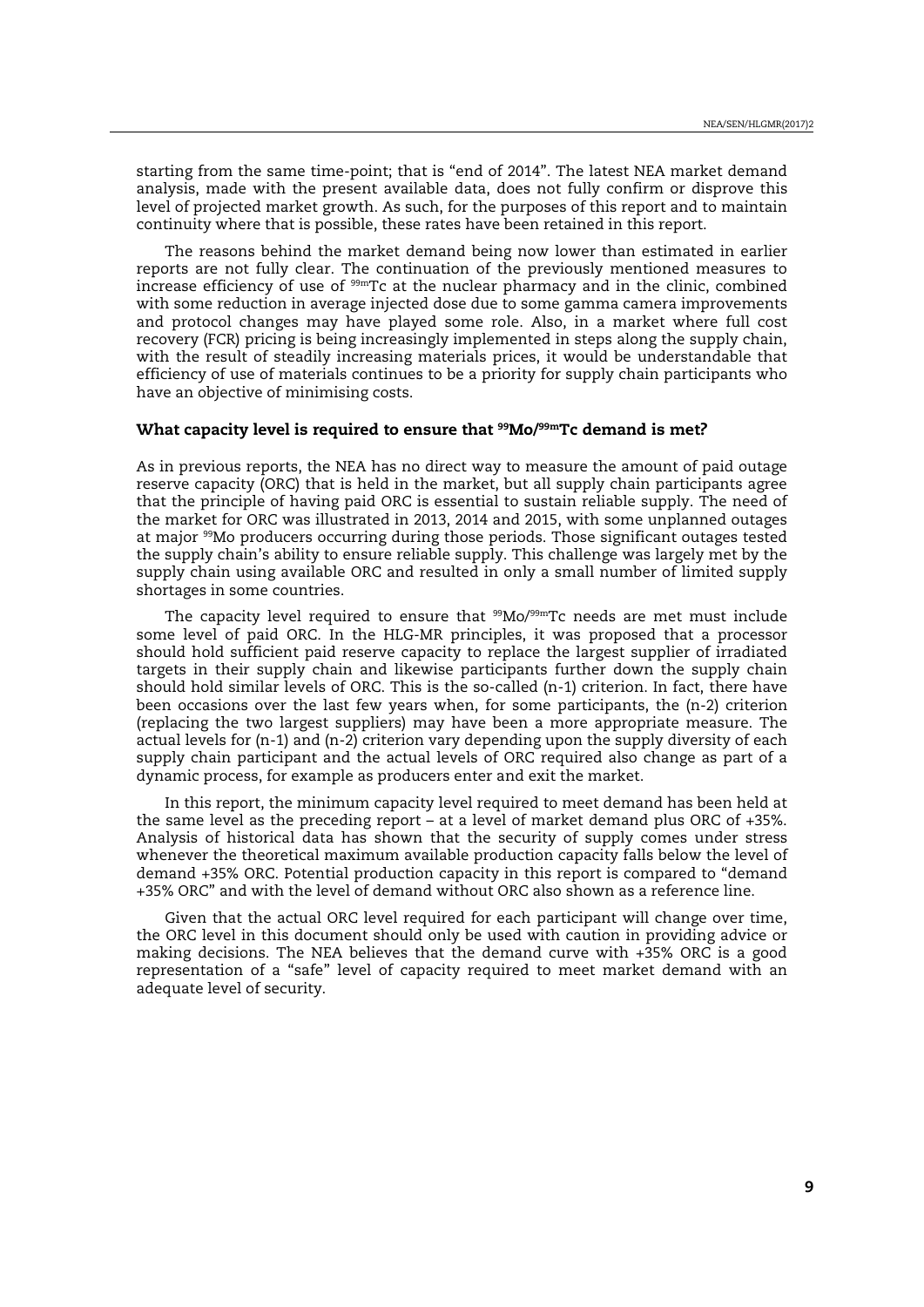## <span id="page-9-0"></span>Chapter 3. Scenarios and assumptions for  $99$ Mo/ $99$ mTc production capacity

The NEA regularly updates the list of current and planned new <sup>99</sup>Mo/<sup>99m</sup>Tc irradiation and processing projects. The updates include: revisions to production start/end dates, review of "qualified" potential projects and the anticipated impacts of some existing supply chain participants converting to using low-enriched uranium (LEU) targets. Appendix 1 provides tables that list current and some potential new <sup>99</sup>Mo/<sup>99m</sup>Tc producers, along with the status of "qualified" projects as of January 2017. It should be noted that the tables are not exhaustive and do not include every potential project for 99Mo/99mTc production that exists around the world. Inclusion in the tables does not indicate that potential new production facilities may be operational by the indicated times, or even at all.

Supply chain participants acknowledge that, given the inability to store these radioisotopes for later use, the weekly <sup>99</sup>Mo/<sup>99m</sup>Tc supply will generally match demand. Therefore, the intent of this forecast is not to predict the actual level of <sup>99</sup>Mo/<sup>99m</sup>Tc supply based on changes in production capacity. It is intended to identify periods of increased risks of supply shortages in order to inform government policy makers, industry and nuclear medicine professionals. Such higher-risk periods are when the production capacity curve is close to or below the projected NEA demand curve +35% ORC, the green line shown in the graphs in this report.

In this report, the forecast horizon for  $99M_0/99mTc$  production capacity is the six-year period 2017-2022, a period that includes important anticipated changes in global production capacity, including the period when the NRU reactor and Canadian Nuclear Laboratories (CNL) and Nordion processing capacity will be held on "hot standby" (until March 2018). The period also anticipates the commissioning of new reactor- and nonreactor-based projects around the world. The capacity scenarios presented in this document are based on the data in Appendix [1](#page-9-1), with some caveats<sup>1</sup>. Appendix 1 provides the current available maximum capacity for producing reactors and processors under normal operating conditions.

This report explains the results obtained from three capacity scenarios for the 2017-2022 period, presented in six-month intervals (January-June and July-December):

- Scenario A: "Reference" scenario a baseline case that includes only currently operational irradiation and processing capacity.
- Scenario B: "Technological challenges" scenario this adds all of the anticipated projects, but not all of their planned new <sup>99</sup>Mo production capacity in most cases. Conventional reactor-based projects, given their proven technology and direct access of product to the existing supply chain, are assumed to start production on their announced commissioning dates and are included in the analysis from their first full year of production. Alternative technology projects (including reactor- and non-reactor-based) projects are assumed to have a 50% probability of starting full scale production on their announced commissioning dates; so given the unproven nature of these technologies and in some cases, more difficult access routes to the market, only 50% of this new capacity is included in the projection.

<span id="page-9-1"></span>**.** 

<sup>1.</sup> See the notes appended to each table in Appendix 1.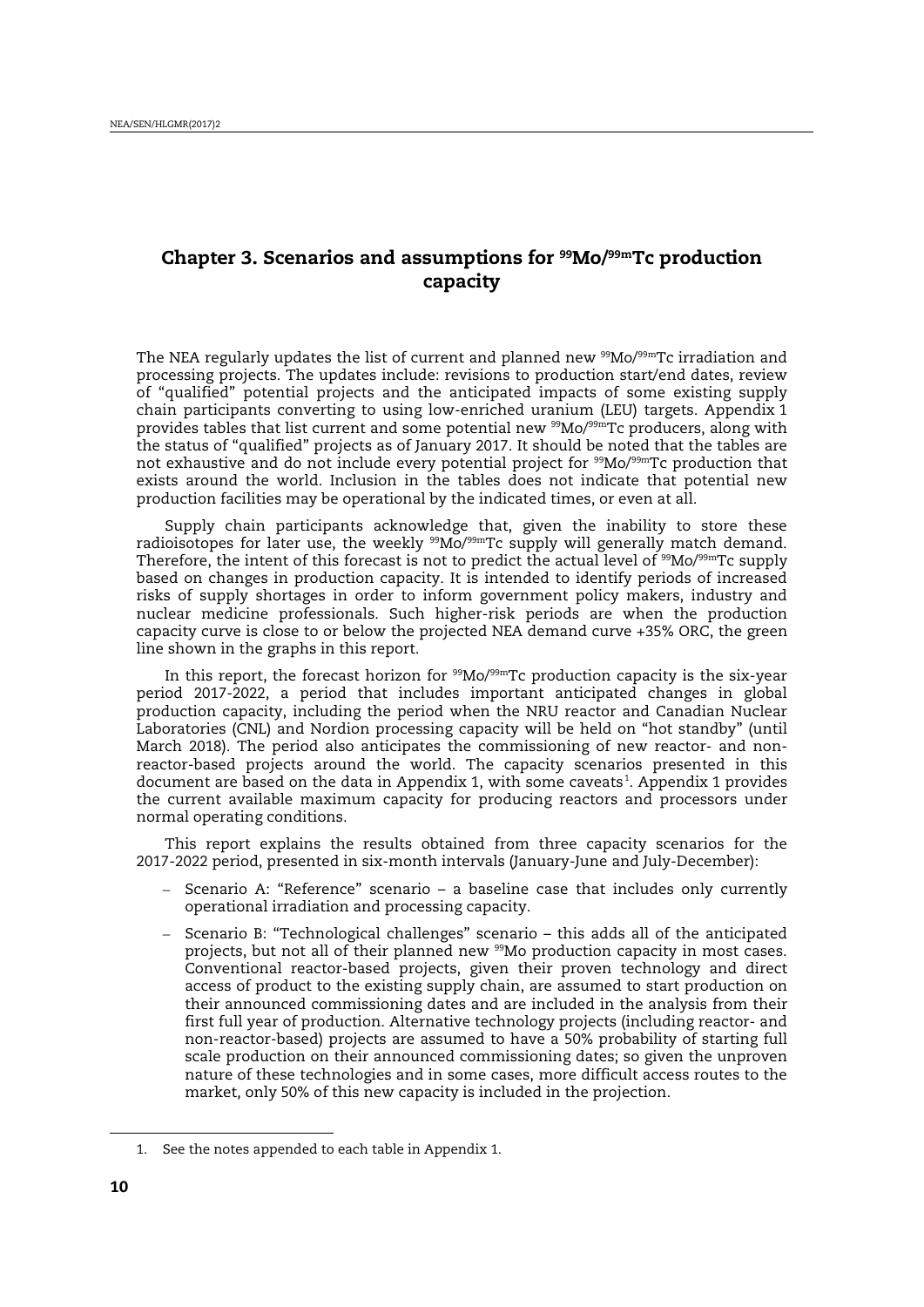– Scenario C: "Project delayed" scenario – this builds on the "technological challenges" scenario by further assuming that LEU conversion and all new projects are delayed by one year beyond their present anticipated first full year of production.

A so-called "all-in" scenario (where all the planned new/replacement projects are included at full projected capacity) is not reported in this projection. If all new potential projects proceed at the capacities and times as announced, there will be significant overcapacity of supply in the 99Mo/99mTc market by 2022, a capacity level which is unlikely to be sustainable by the market in the long term.

In all three scenarios, the six-month forecast intervals are based upon a weighted split of operating capacity between the two six-month periods in a year based upon expected operational patterns provided by the operator where that is known.

It should be noted that the scenarios B and C in this report do not include all of the announced new projects included in Appendix 1. In this report, a total of four projects have been excluded as their likely commissioning dates have been delayed beyond 2022. This is not to suggest that the projects will not become operational, but that they are now not scheduled in the forecast period (2017-2022).

The approach for this report concerning the effects of LEU conversion is the same as that used in the June 2016 report and a simple blanket effect of a 10% level of efficiency loss has been applied in all cases where LEU conversion will take place. The timing of this effect is guided by the latest LEU conversion time plans provided by the relevant supply chain members to the NEA.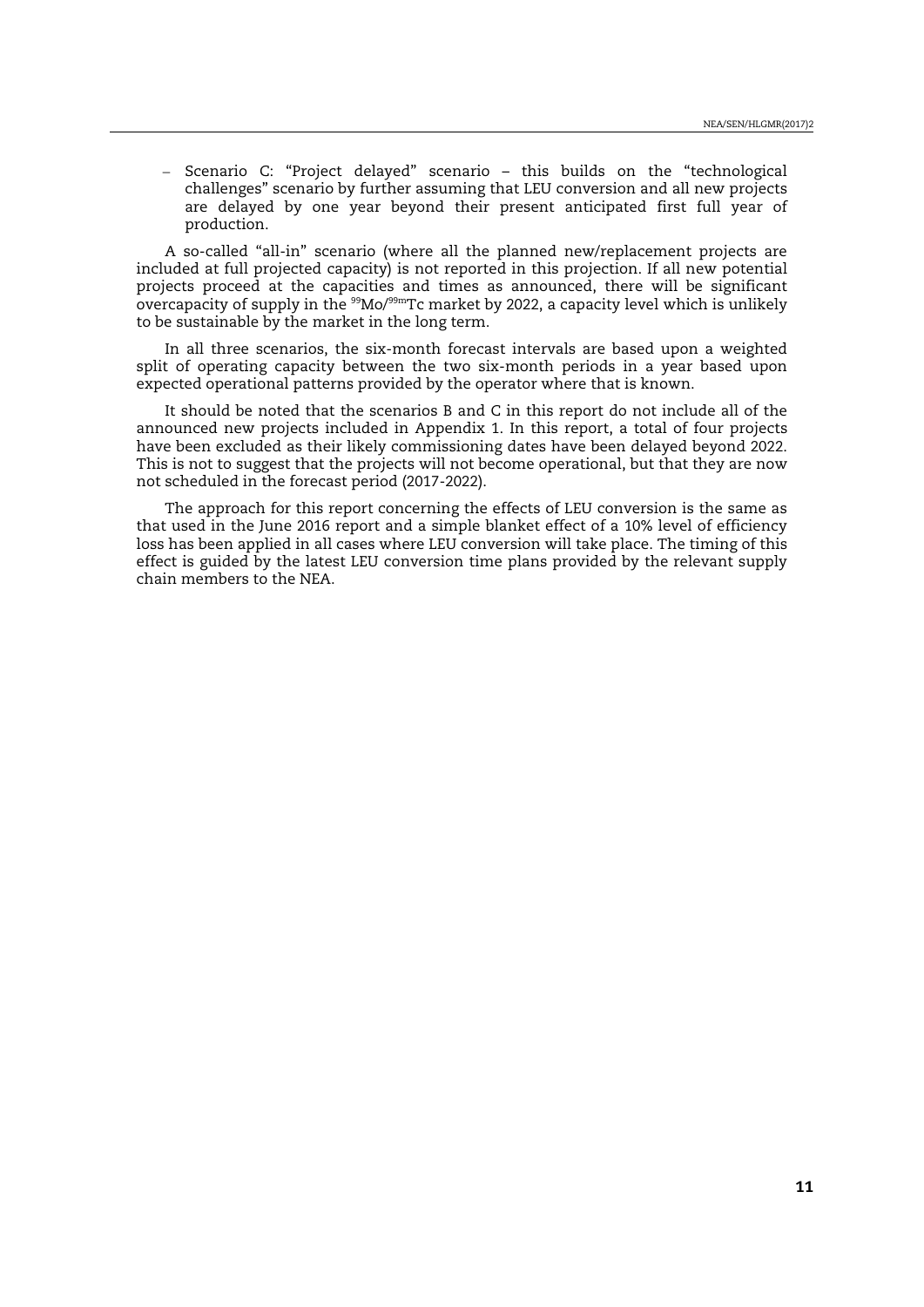#### Chapter 4. Reference scenario: A

<span id="page-11-0"></span>The reference scenario includes only current  $99$ Mo production capacity; that is, the irradiators and processors that are part of the current global supply chain, including Argentina and Russia. It should be noted that in this report, capacity that was previously transitional (e.g. anticipated to be introduced during 2015 or 2016) and that has now been successfully added to global supply has been included in the reference scenario. The effect of the supply chain successfully implementing additional capacity has been to progressively raise the level of the baseline reference scenario in small steps in the last two years.

#### Reference scenario: A – Irradiation and processing capacity

As discussed in previous NEA studies, most irradiators are ageing; the OSIRIS reactor ceased operation in December 2015 and the NRU reactor ended routine <sup>99</sup>Mo production in October 2016, both reducing irradiation capacity. The end of routine NRU reactor production also took the processing capacity provided by CNL/Nordion offline. In response to this, irradiators and processors in the current fleet added capacity through facility adjustments in a number of steps, leading overall to substantial additional capacity. This has increased the baseline capacity projected in the reference scenario.



#### <span id="page-11-1"></span>Figure 4.1: Demand (9 000 6-day Ci 99Mo/week EOP) and demand +35% ORC vs. current irradiation and current processing capacity, 2017-2022: Scenario A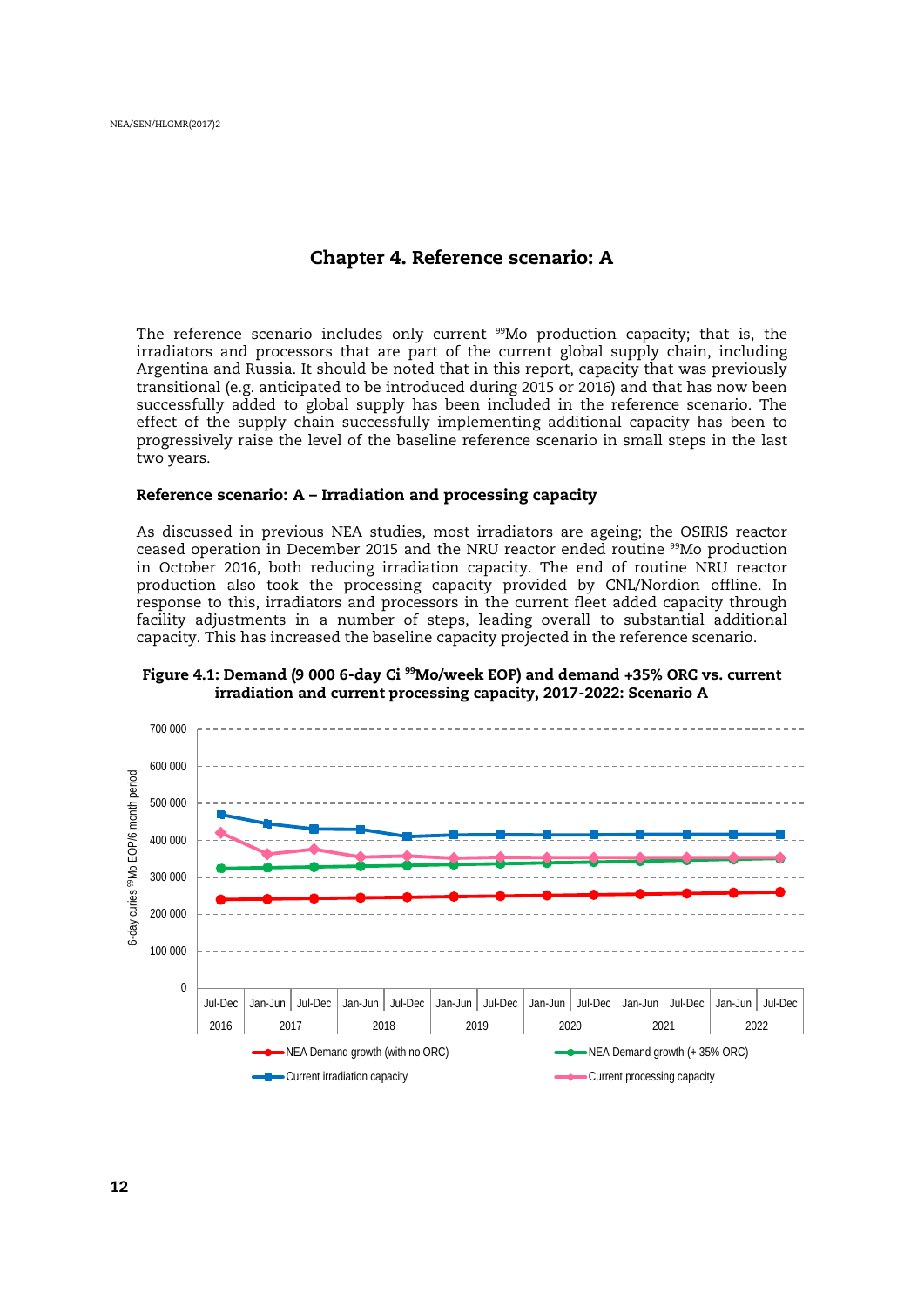Figure 4.1 shows the projected 2017-2022 global NEA demand estimate for <sup>99</sup>Mo, the NEA demand estimate +35% ORC, and the projected current irradiation capacity and current processing capacity based on the reference scenario of the present fleet of irradiators and processors, inclusive of any further planned additional capacity adjustments to those facilities. The NEA has added the preceding six-month period (July-December 2016), a period that precedes the forecast period, to all graphs; this is to identify the actual capacity status in the preceding six-month period.

In the reference scenario, the global irradiation capacity decreases in the January-June 2017 period due to the end of routine production from the NRU reactor. The NRU reactor was in operation for part of the July-December 2016 period and the BR-2 reactor returned to service during the same period following an extended refurbishment outage. Irradiation capacity is projected to fall slightly in the July-December 2017 period due to reactor scheduling effects that include a planned maintenance break at the LVR-15 reactor. Capacity then increases slightly in the January-June 2018 period as the LVR-15 returns to a full operating schedule, then reduces slightly again in the July-December 2018 period due to some LEU conversion effects. It then stabilises for the rest of the period to 2022 well above the NEA demand + 35% ORC line.

Compared to the 2016 report, the overall irradiation capacity is slightly lower in the reference scenario through the 2019 to 2022 period, because the BR-2 reactor has reduced the number of planned cycles anticipated during that period. The BR-2 has returned from the extended refurbishment outage with a higher level of operating capability, but the present commercial environment does not justify operating the additional cycles that could be made available. Overall irradiation capacity appears to be sufficient to assure supply throughout the projection period.

In the reference scenario, the global processing capacity increased in July-December 2016 period with the increased transition capacity at ANSTO being successfully implemented. As expected, it is then projected to drop in the January-June 2017 period as the CNL/Nordion processing capacity moves to a "hot standby" mode, but then moves higher again in the July-December 2017 period with introduction of some additional processing capacity from Mallinckrodt. Processing capacity then falls slightly in 2018 as some LEU conversion efficiency losses feed in. It then remains stable at a level above the NEA demand +35% ORC line for the rest of the period to 2022, but is very close to that reference line by 2022.

Throughout the projection period, the global processing capacity should be sufficient, but from 2018 onwards the processing capacity is close to the important NEA demand +35% ORC line. The planned full conversion to LEU targets is projected to slightly reduce global processing capacity, although the processors involved continue to work on mitigation strategies to minimise or neutralise that effect.

The non-European <sup>99</sup>Mo-irradiating reactors each have associated processing facilities, while in Europe, at present, a network of four reactors supply two processing facilities. The total European irradiating capacity under normal operating conditions has been greater than the total European processing capacity. The level of that additional irradiation capacity can be seen by comparing the irradiation and processing capacity curves in Figure 4.1. Following the return to service of the BR-2, the gap between irradiation and processing capacity is almost constant for the projection period.

Overall, the current irradiator and processor supply chain, if well maintained, planned and scheduled, will be able to manage limited unplanned outages of a reactor, or a processor throughout the projection period to 2022. The level of capability to manage adverse events will reduce slowly with time and processing capacity in particular has only limited additional capacity above the NEA demand +35% ORC level for the final 4 years of this reference scenario.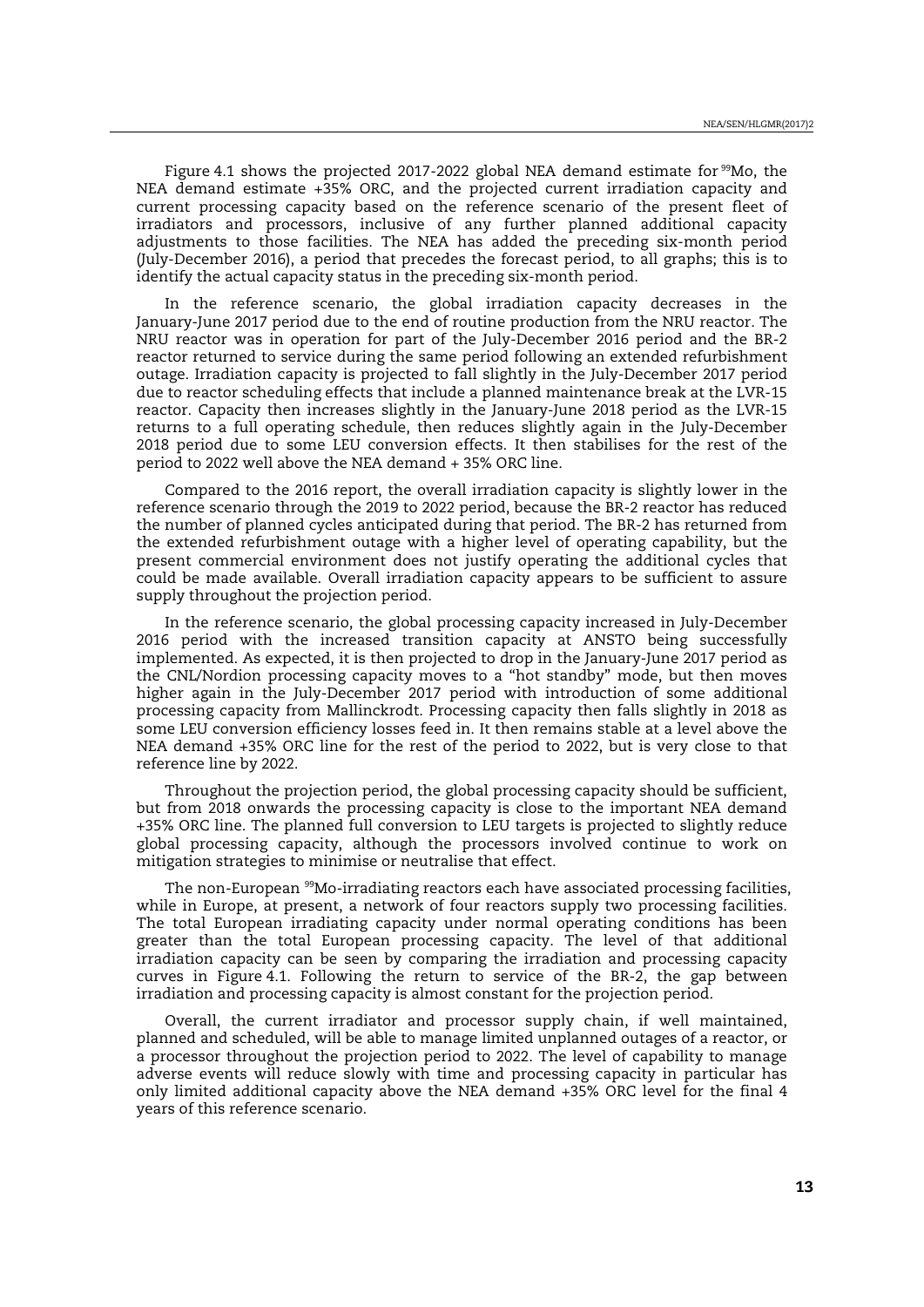Figures 5.1, 5.2, 6.1 and 6.2 in later sections of this report present the projected changes in potential irradiation and processing capacity under the scenarios B and C. It should be noted that these do not include assumptions of any production from the NRU reactor after October 2016.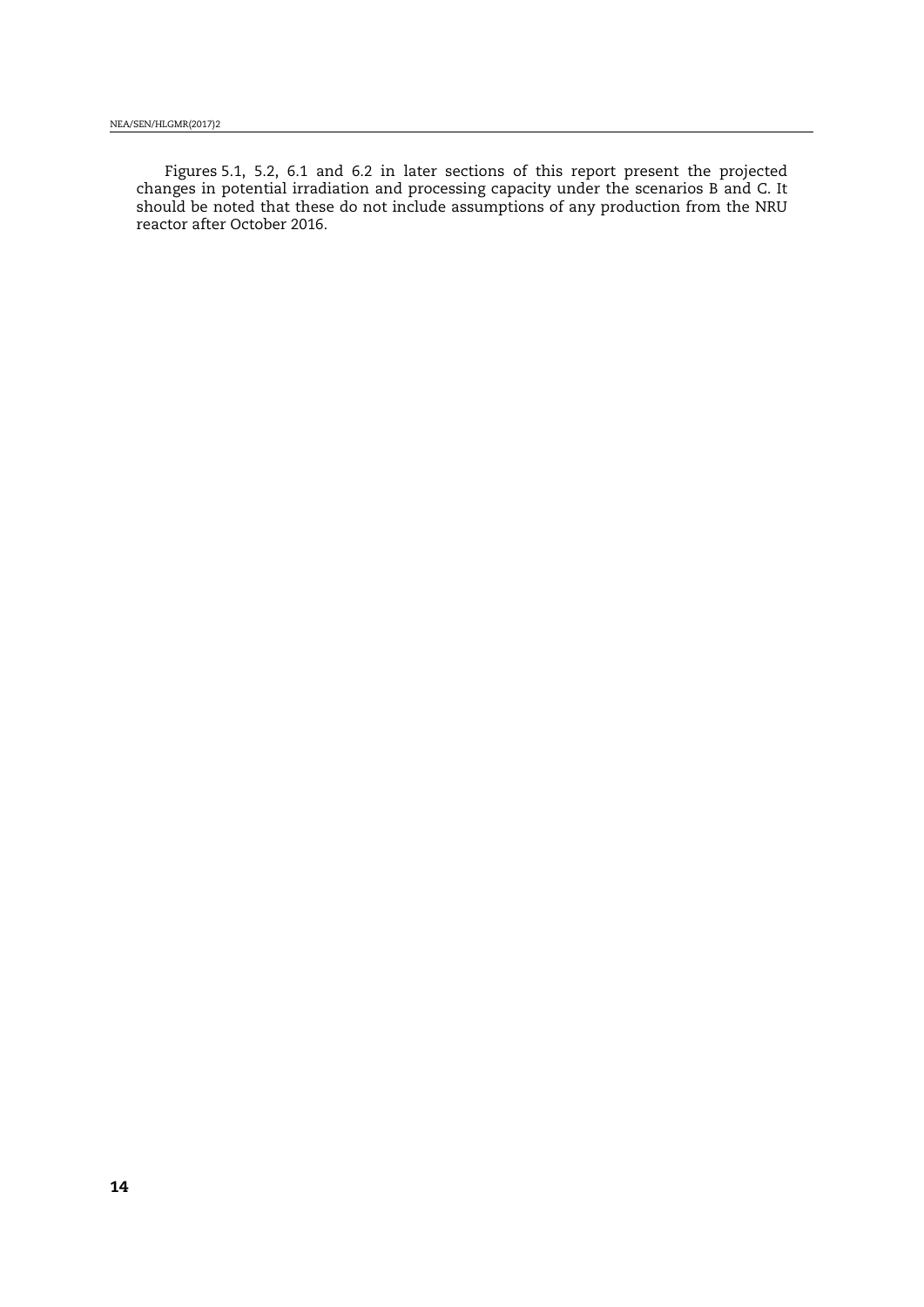#### <span id="page-14-0"></span>Chapter 5. Technological challenges scenario: B

The technological challenges scenario in this report has carried over the principles from the 2014, 2015 and 2016 reports. The scenario is a direct extension of the reference scenario A presented in the previous section, and includes the addition of "qualified" new reactor- and non-reactor-based projects to the existing capacity. In the preparation of this report, the tables A1.1 to A1.4 shown in Appendix 1 were thoroughly reviewed and revised in consultation with the supply chain participants using a standard format of project timeline reporting. It should be mentioned that not all new projects announced around the world have been included in this technological challenges scenario. Only those projects that have been "qualified" are included, those where adequate levels of data have been provided to the NEA and where the operational timeline is within the 2017-2022 forecast period. More specifically, the NEA has decided to consider only new projects that are likely to be commissioned and operational at least one year before the end of 2022. Excluded projects include those that have unspecified construction start and commissioning dates, or for which there is inconclusive information about likely operational dates.

By making such a determination, the NEA is not suggesting that any excluded projects will never materialise, but rather that they may not be commissioned within the forecast period. Projects are not excluded on the basis of their proposed technology. In the longer term, after 2022, the <sup>99</sup>Mo demand-supply schedule may look different with other projects operating.

Furthermore, all new alternative technology projects whether reactor-based or nonreactor-based are assumed to have a 50% probability of being commissioned within their announced timelines. This assumption is to account for the fact that alternative technologies have yet to be proven on a large scale in the  $99$ Mo/ $99$ mTc market. This has been translated as applying only 50% of the expected maximum capacity to the forward projections for each of those projects.

Appendix 1 (Tables A1.3 and A1.4) presents the planned "qualified" projects expected to be commissioned by 2022. The scenarios B and C (see also Chapter 6) include all but four of these projects. The four exclusions from the scenarios are:

- The proposed Korean reactor and processing facility; the project is in very early construction phase, but has been put on hold due to a recent earthquake and will be the subject of further seismic investigations before proceeding. For the purposes of this projection, the cautious position has been taken of assuming that the Korean project will not start before 2022.
- The Polish processing facility associated with the MARIA reactor which has reduced its expected capacity and is now scheduled to have its first full year of operation later than 2022.
- The Brazil MR reactor and processing facility project is now scheduled to have its first full year of operation later than 2024.
- The China Advanced Research Reactor and associated  $99$ Mo processing facility, where no firm project planning to achieve operation by 2022 could be ascertained.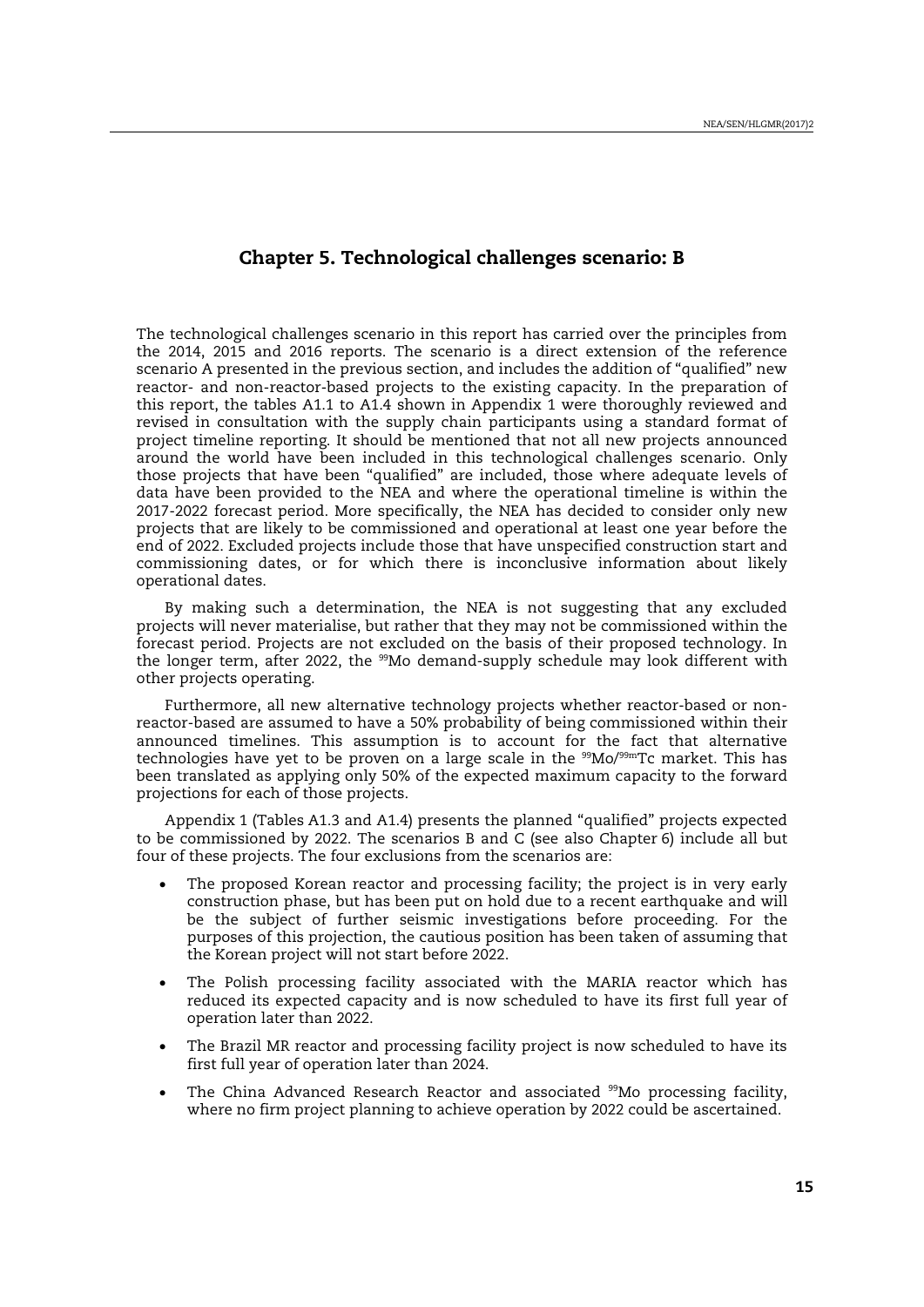The number of potential projects where project timeline slippage has moved the project beyond 2022 (shown as 2022+ in the tables) has increased since the 2016 report, indicating that these projects are not just delayed, but are now being pushed out further into the future. These delays and the reported delay in a number of the projects that remain within the 2017 to 2022 projection period is a concern. It should be assumed that timeline slippage will continue to influence many projects that have not yet finalised a detailed project build timetable, secured full funding and/or acquired relevant licence approvals.

No new projects with the potential for becoming operational earlier than 2022 have been added to this analysis. The Nordion/General Atomics processing project added in the 2016 report has reduced the expected capacity from the project.

In the time frame beyond 2022, the proposed projects for <sup>99</sup>Mo/<sup>99m</sup>Tc irradiation and associated processing capacity, if all completed, would significantly exceed projected market demand. However, this apparent future excess capacity should not imply that long-term security of supply is assured as it does not take into account any current capacity being retired early, the continued delay of projects, or consider the commercial sustainability of any potential "overcapacity" in the market.

#### Technological challenges scenario: B – Irradiation capacity

Figure 5.1 presents the NEA projected demand, projected demand +35% ORC and the irradiation capacity under the technological challenges scenario B. This shows both total capacity "all technologies" and capacity "conventional reactor-based only". It can be seen that even without all planned new irradiation projects being fully included, the global capacity of both lines looks to be sufficient to meet projected demand +35% ORC throughout the six-year forecast period. Notwithstanding the end of the NRU reactor capacity, the planned new capacity in Australia, Europe and North and South America, should more than compensate the mild capacity losses seen in the reference scenario A.

#### <span id="page-15-0"></span>Figure 5.1: Current demand (9 000 6-day Ci 99Mo/week EOP) and demand +35% ORC vs. irradiation capacity – total and conventional reactor-based only, 2017-2022: Scenario B

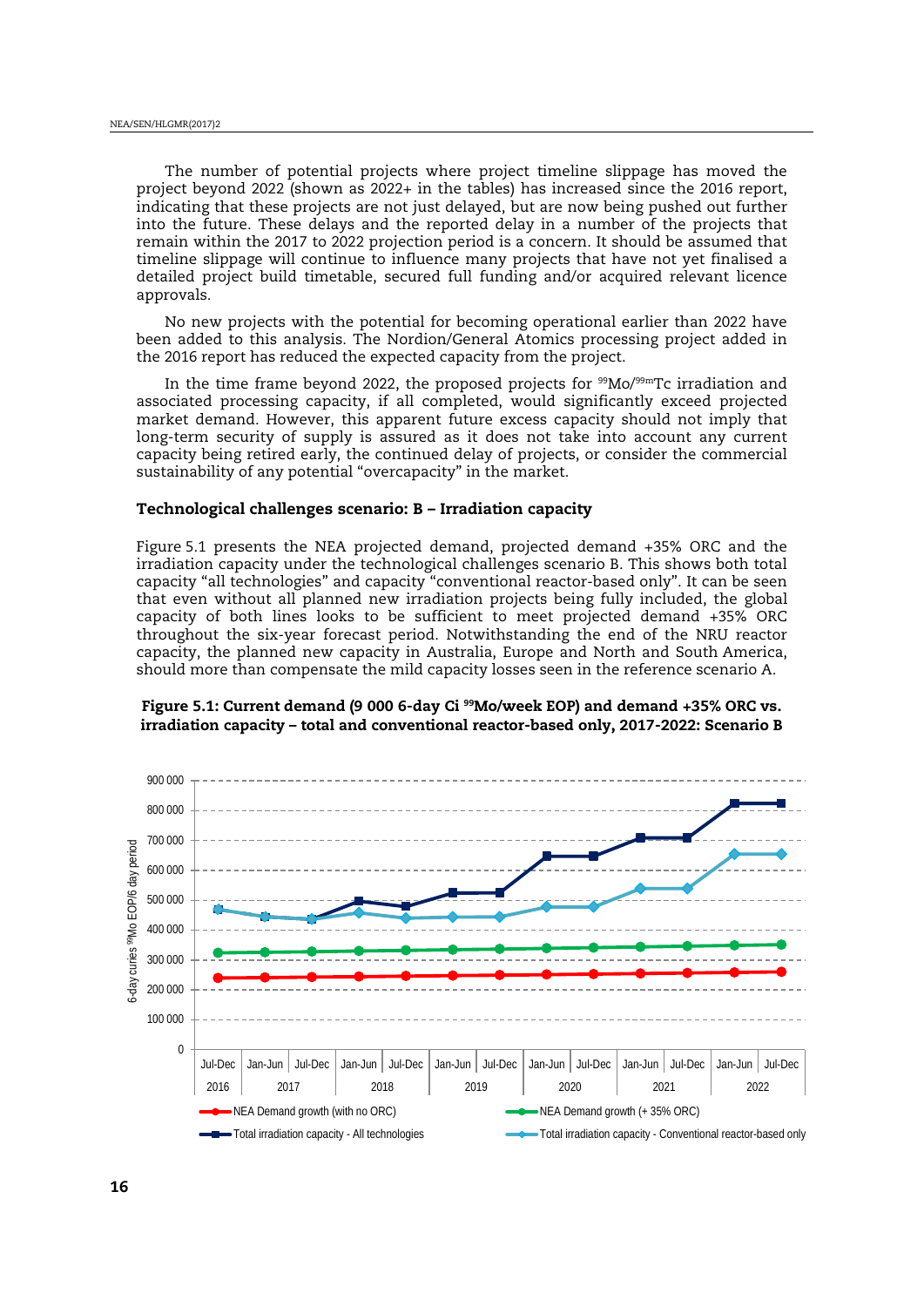To compare the effect that alternative <sup>99</sup>Mo/<sup>99m</sup>Tc production technologies may have upon irradiation capacity, Figure 5.1 separates out conventional (reactor-based) irradiation capacity from total irradiation capacity. These lines now start to diverge in the January-June 2018 period when initial quantities of product from alternative technologies are expected to fully enter the market.

As in the reference scenario, the capacity drop in the January-June 2017 period is due to the end of routine production from the NRU reactor and irradiation capacity is projected to fall slightly in the July-December 2017 period due to reactor scheduling effects that include a planned maintenance break at the LVR-15 reactor. From the January-June 2018 period onwards, overall capacity increases throughout the course of the projection period with only some minor variations at a six-monthly level due to some reactor scheduling and LEU conversion effects. Additional conventional irradiation capacity added in Germany has been delayed (to second half 2019) and additional newbuild reactor-based capacity has been delayed to 2021 and 2022, confirming the long leadtimes associated with these facilities. The additional capacity is due to the commissioning of new reactors in Europe and South America. Additive irradiation capacity from "alternative technology" will only support overall security of supply from 2018, the additive capacity from "alternative technology" projects primarily in the United States and Canada is progressive and quite substantial throughout the projection period, with a substantial increase projected from 2020.

The total irradiation capacity projected by 2022 is 10% lower than the equivalent capacity projected to 2021 in the 2016 report, reflecting an overall delay in projects.

#### Technological challenges scenario: B – Processing capacity

Figure 5.2 presents the NEA projected demand, projected demand +35% ORC and the processing capacity under the technological challenges scenario B. This shows both total processing capacity "all technologies" and processing capacity "conventional technology only". It can be seen that even without all planned new processing projects being fully included, the global capacity of both lines look to be sufficient to meet the projected demand +35% ORC requirement, throughout the six-year forecast period.

<span id="page-16-0"></span>

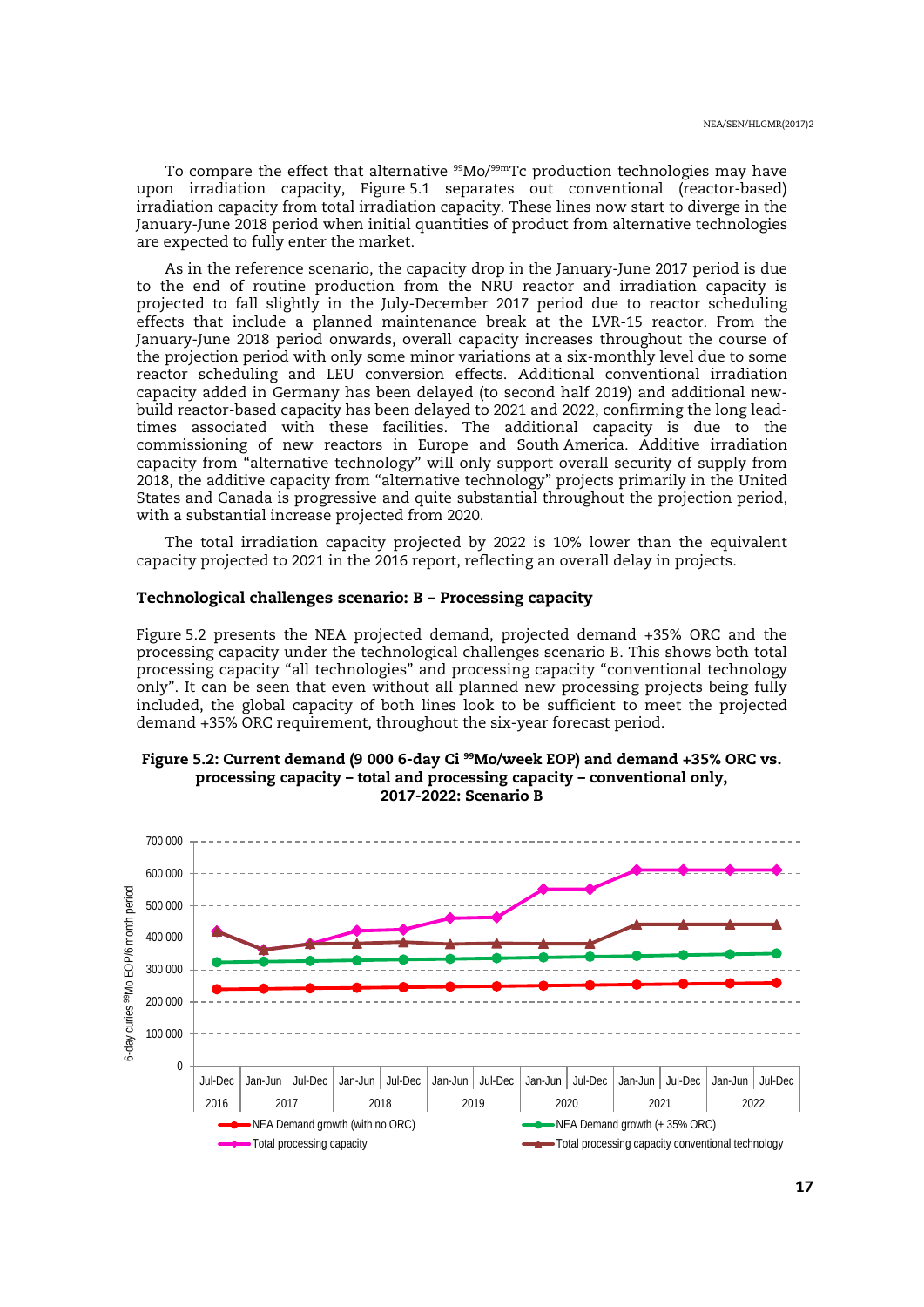As in the reference scenario, the global processing capacity increased in July-December 2016 period with the successful implementation of increased transition capacity at ANSTO (Australia). As expected, capacity is then projected to drop in the January-June 2017 period as the CNL/Nordion processing capacity moves to a "hot standby" mode, but moves higher again in the July-December 2017 period with introduction of some additional processing capacity from Mallinckrodt. The global processing capacity then moves higher again in the January-June 2018 period with the introduction of the additional ANSTO Nuclear Medicine (ANM) capacity, but with some of the increase offset by LEU conversion effects. From 2018 to 2020, the Total processing capacity from conventional technology is projected to remain stable and then increases further in 2021.

The processing capacity from alternative technologies in the technological challenges scenario is projected to start later than in the equivalent scenario in the 2016 report. This is because alternative technology projects have not yet been successfully introduced, with some projects delayed again by a further year. As a result, the first full year of additional processing capacity from alternative technologies is now anticipated in 2018, after this, addition is projected to be progressive and quite substantial through the period until 2021, then flattens. Alternative technology will only start to support security of supply from 2018 onwards.

The total processing capacity projected by the end of the reference period in 2022 is now 7% lower than the equivalent capacity projected in 2021 in the 2016 report, reflecting an overall delay in projects.

Some alternative technology processing capacity is linked one-to-one with alternative technology irradiation capacity; in those cases, both the irradiation and the processing components of those projects must be successfully deployed for those technologies to provide additional processing capacity to the supply chain.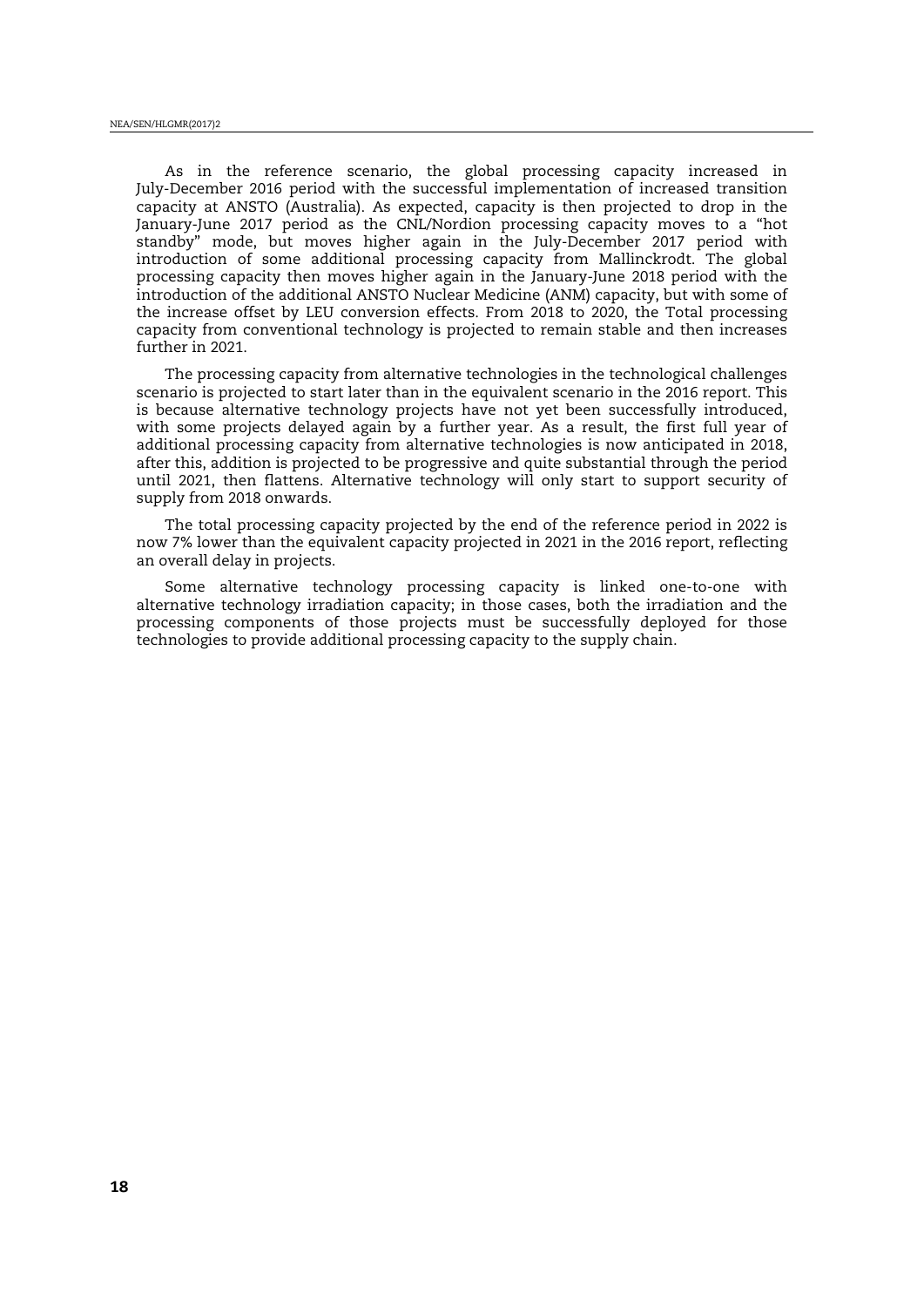## Chapter 6. Project delays scenario: C

<span id="page-18-0"></span>The project delays scenario C has been developed from the technological challenges scenario B by modelling a delay of all new projects and LEU conversion by one year. This scenario considers the theoretical impact to future capacity when considering the technical complexity of new reactor-based projects and the often ground-breaking efforts in reaching large scale, commercial production by alternative technologies. Experience has shown that large projects often take longer to complete than originally envisaged. This has already been clearly demonstrated during the review of the previous reports and in the analysis of scenario B in this report. As further project delays can be anticipated, the projects delays scenario C is probably the scenario most likely to reflect future events.

#### Project delays scenario: C – Irradiation and processing capacity

Figure 6.1 shows the projected global irradiation and processing capacity under the project delays scenario C. Under this scenario, delayed new capacity will have a negative effect on both irradiation and processing capacity, but at the same time, delayed LEU conversion will have some opposite effect in the early years, provided that sufficient inventories of high enriched uranium (HEU) for targets are available for the period of any delay.

800 000 700 000 -day curies <sup>99</sup>Mo EOP/6 month period 6-day curies 99Mo EOP/6 month period 600 000 500 000 400 000 300 000 200 000 100 000  $\Omega$ Jul-Dec Jan-Jun Jul-Dec Jan-Jun Jul-Dec Jan-Jun Jul-Dec Jan-Jun Jul-Dec Jan-Jun Jul-Dec Jan-Jun Jul-Dec 2016 2017 2018 2019 2020 2021 2022 NEA Demand growth (with no ORC) NEA Demand growth (+ 35% ORC) Total irradiation capacity **Total irradiation capacity** Total processing capacity

<span id="page-18-1"></span>Figure 6.1: Current demand (9 000 6-day Ci 99Mo/week EOP) and demand +35% ORC vs. total irradiation capacity and total processing capacity – projects delayed, 2017 - 2022: Scenario C

Compared to scenario B, irradiation and processing capacity under scenario C are almost identical in 2017. Both then remain relatively flat through 2018, increasing a little in 2019 and 2020 and then more significantly in 2021. In this report, the effects of scenario C are less marked than in the 2016 report, because a substantial amount of the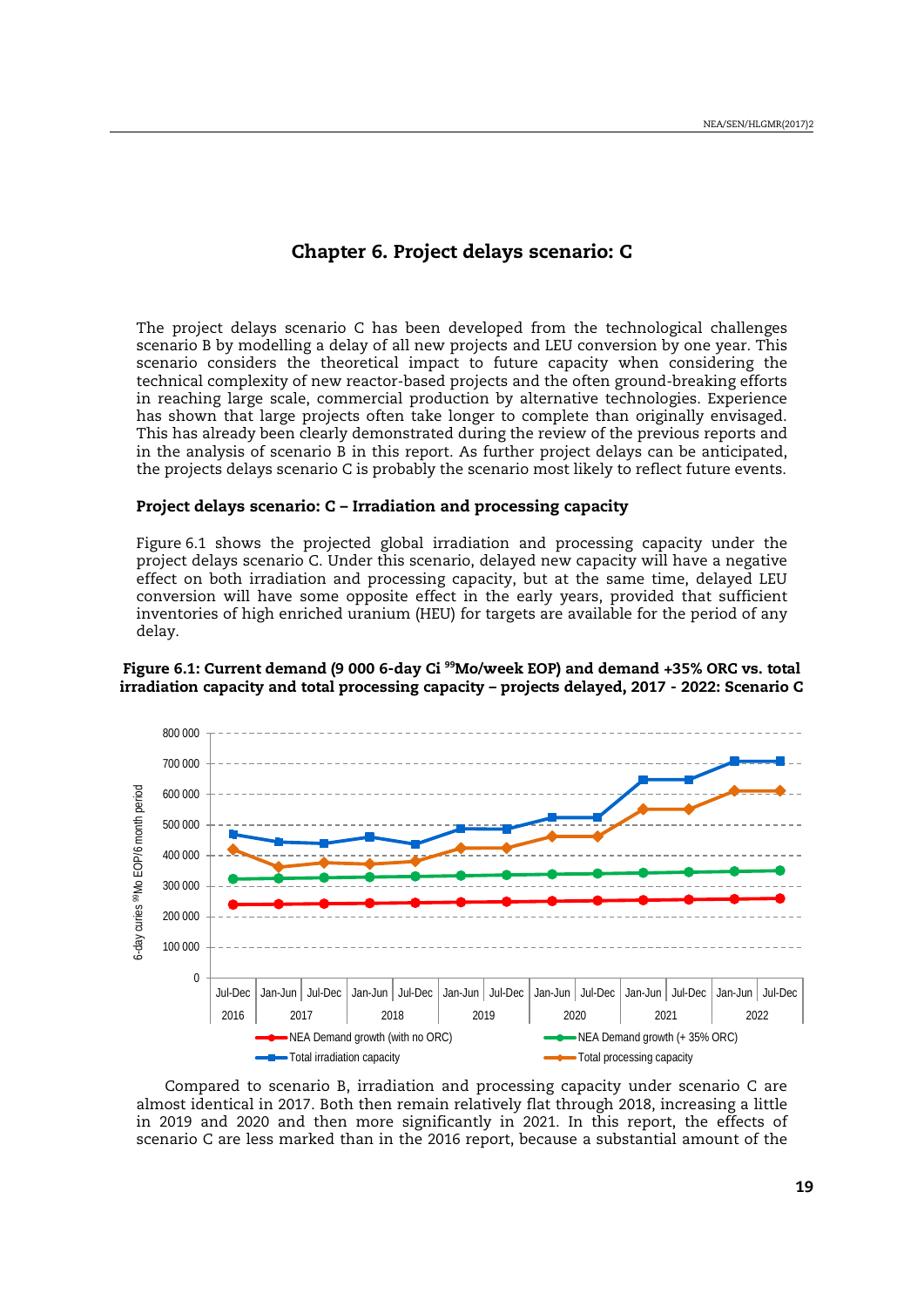additional irradiation and processing capacity coming from Australia has already been locked into the reference scenario A and a relatively lower proportion of the additional capacity is now planned from the new ANM facility. So the effect of a projected one-year delay in commissioning of the additional ANM capacity in this scenario while noticeable, it does not appear as critical as in the 2016 report. Total irradiation and processing capacity in the 2017 scenario C recovers to be above the July-December 2016 capacity level that included some Canadian capacity contribution from 2019 onwards.

The 2017 scenario C projection for both total irradiation capacity and total processing capacity stay well above the NEA demand +35% ORC line throughout the reference period. This improvement has been achieved because of the on-time introduction of additional capacity in Australia utilising existing facilities.

The potential impact of even more extended project delays is relevant as history confirms that most projects experience some delays and sometimes multiple year delays. Figure 6.2 looks at the potential impact of further delays and concentrates only on processing capacity, because it has lower levels of reserve capacity. It shows the projected demand and projected demand +35% ORC lines compared to the current processing capacity, the total processing capacity and the conventional technologies only capacity (all with no project delay), and with a total processing capacity line with a two-year total project delay. The graph lines therefore represent the minimum, the maximum and two potential intermediary lines for processing capacity that represent different types of challenge.

<span id="page-19-0"></span>



The impact of assuming two years total delay in all processing projects has a similar pattern to assuming only new processing capacity from conventional technologies. In both cases the divergence in the two intermediate projections start in 2018 and in both cases the projections show processing capacity remaining relatively stable. They remain above the reference scenario A level through the period 2018 to 2019 before increasing at varying rates from 2020.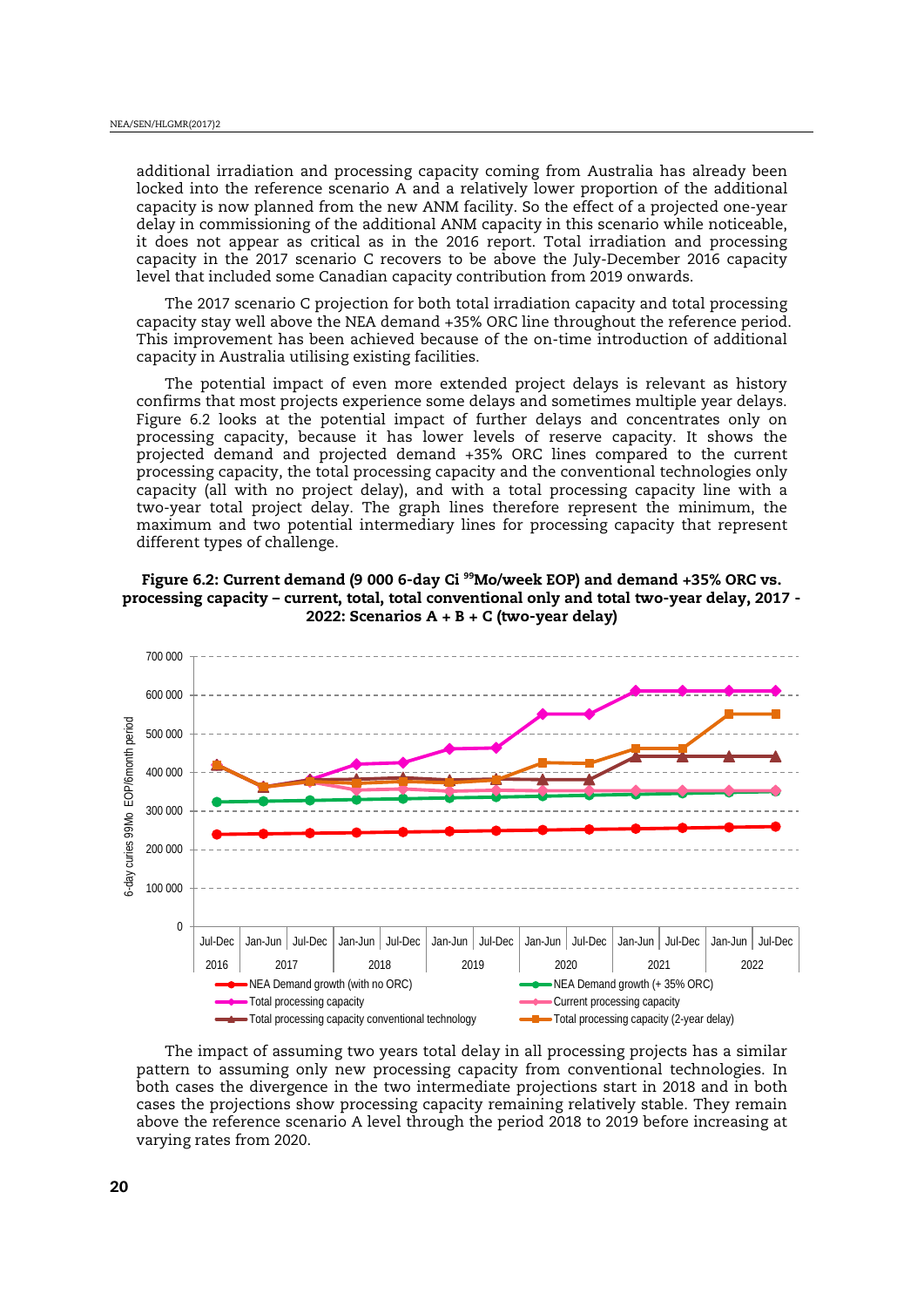In both cases, the capacity lines stay well above the NEA demand +35% ORC line throughout the reference period. This is an improvement compared to the 2016 report and has been achieved because of the on-time introduction in 2016 of the additional transitional capacity in Australia utilising existing facilities and also partially reflects the delay in LEU conversion losses in the delayed scenarios. Both of these intermediate projections confirm that a substantial reduction in overall processing capacity occurs when projects are severely delayed, but that the resulting processing capacity levels remain stable and above the reference scenario levels throughout the whole projection period.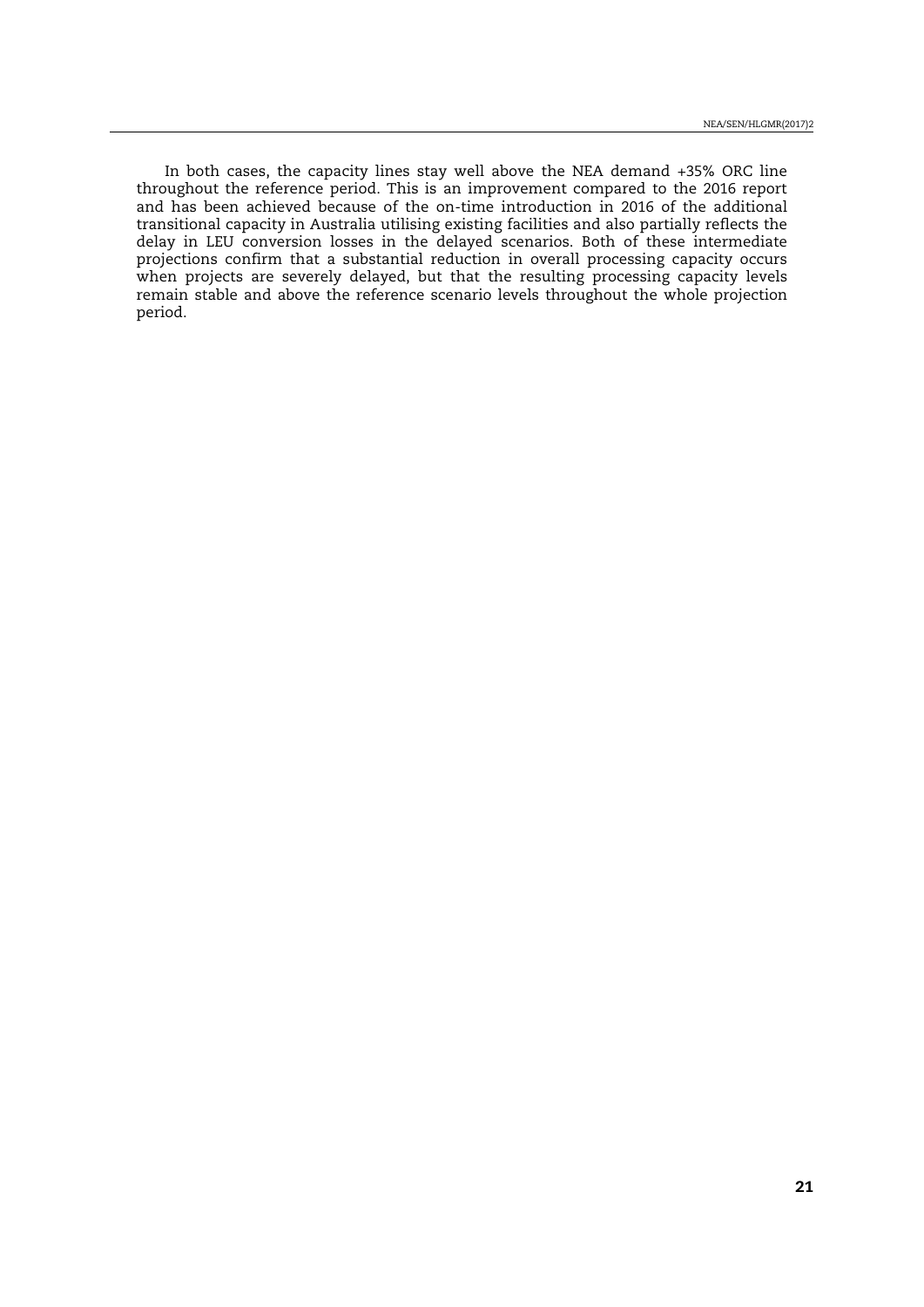#### <span id="page-21-0"></span>Chapter 7. Potential NRU contingency capacity

On 6 February 2015, the Government of Canada announced adjusted plans for the NRU reactor that affected the potential future supply of  $99M$ o, proposing to operate the NRU reactor as a "supplier of last resort" from 1 November 2016 to 31 March 2018, with contingency capacity provided by Atomic Energy of Canada Limited, CNL and Nordion. As per this announcement, the NRU will operate during this period for non-99Mo purposes, with the effect of keeping the NRU reactor in "hot operation" and associated facilities required for 99Mo production and processing in "hot standby" mode.

While the NRU reactor and associated processing facilities can be made available under special conditions of market supply shortage, this contingency capacity would be used only in the unexpected circumstance of significant global shortages and only if alternative technologies or other sources of supply were not available to meet demand. In this way, a form of additional contingency capacity could be available through the NRU on top of the ORC held within the rest of the supply chain.

<span id="page-21-1"></span>



The NEA considered that it would be useful to continue to model the effect of this contingency capacity. Figure 7.1 concentrates upon the effect that the potential NRU contingency capacity (NRU CC) could have upon total available processing capacity, as this has lower levels of reserve capacity in all scenarios. It shows the demand and demand +35% ORC lines compared to current processing capacity only – Scenario A (both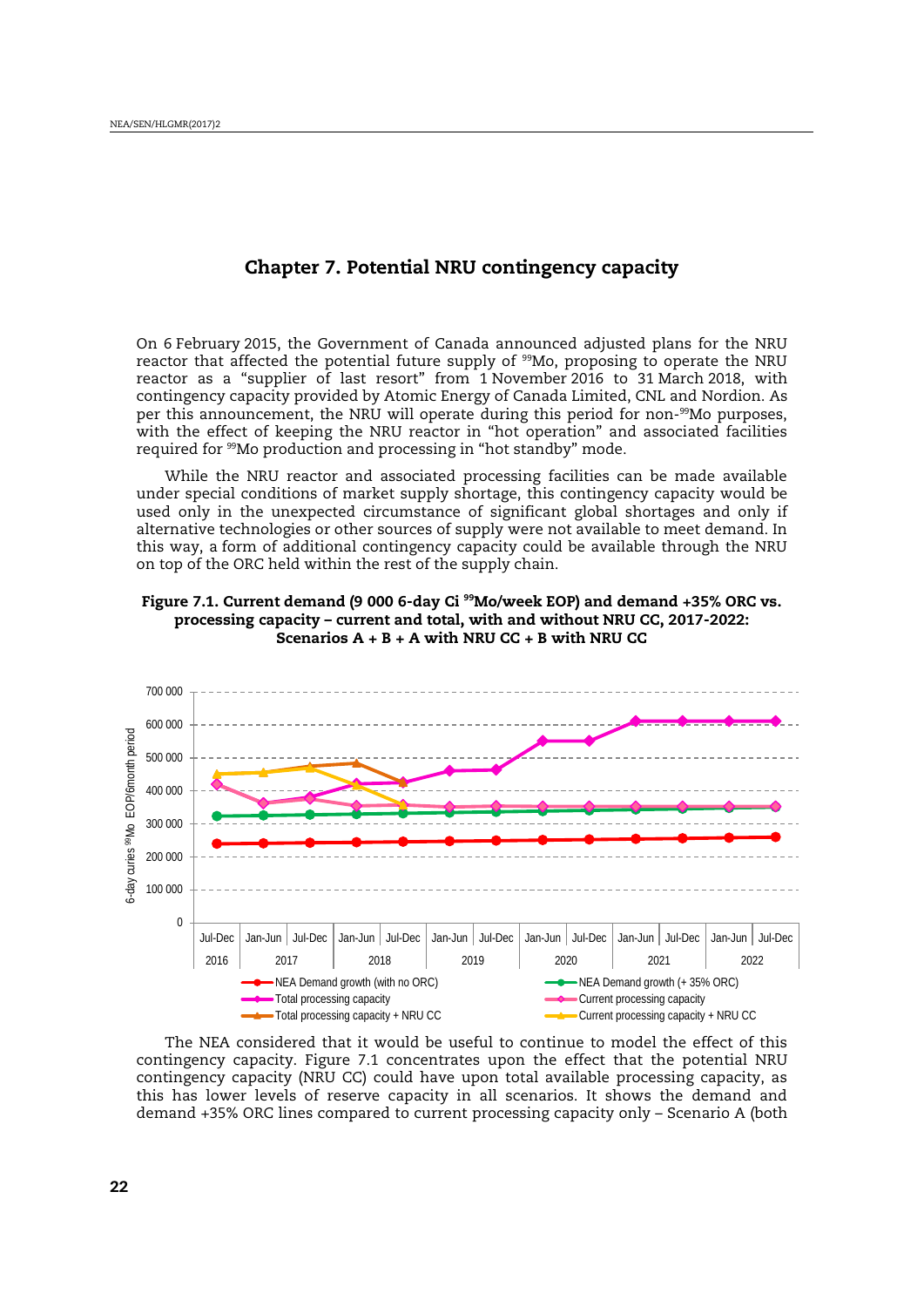with and without NRU CC) and the total processing capacity – Scenario B (with and without NRU CC).

The projection lines represent the maximum and minimum processing capacity lines from the earlier scenarios and show that the effect of potential NRU CC is substantial in the period to January-June 2018. As the impact of additional processing capacity from alternative technologies has now moved out to 2018 (from 2017 in the previous report), the maximum and minimum capacity lines in this NRU CC scenario are essentially the same throughout 2017, so the impact of the potential NRU CC only has a difference in character in early 2018.

In both cases total processing capacity including NRU CC is boosted to a very safe level for the period before falling back to the reference scenarios, so the potential NRU CC provides an important buffer in the period until the end of March 2018.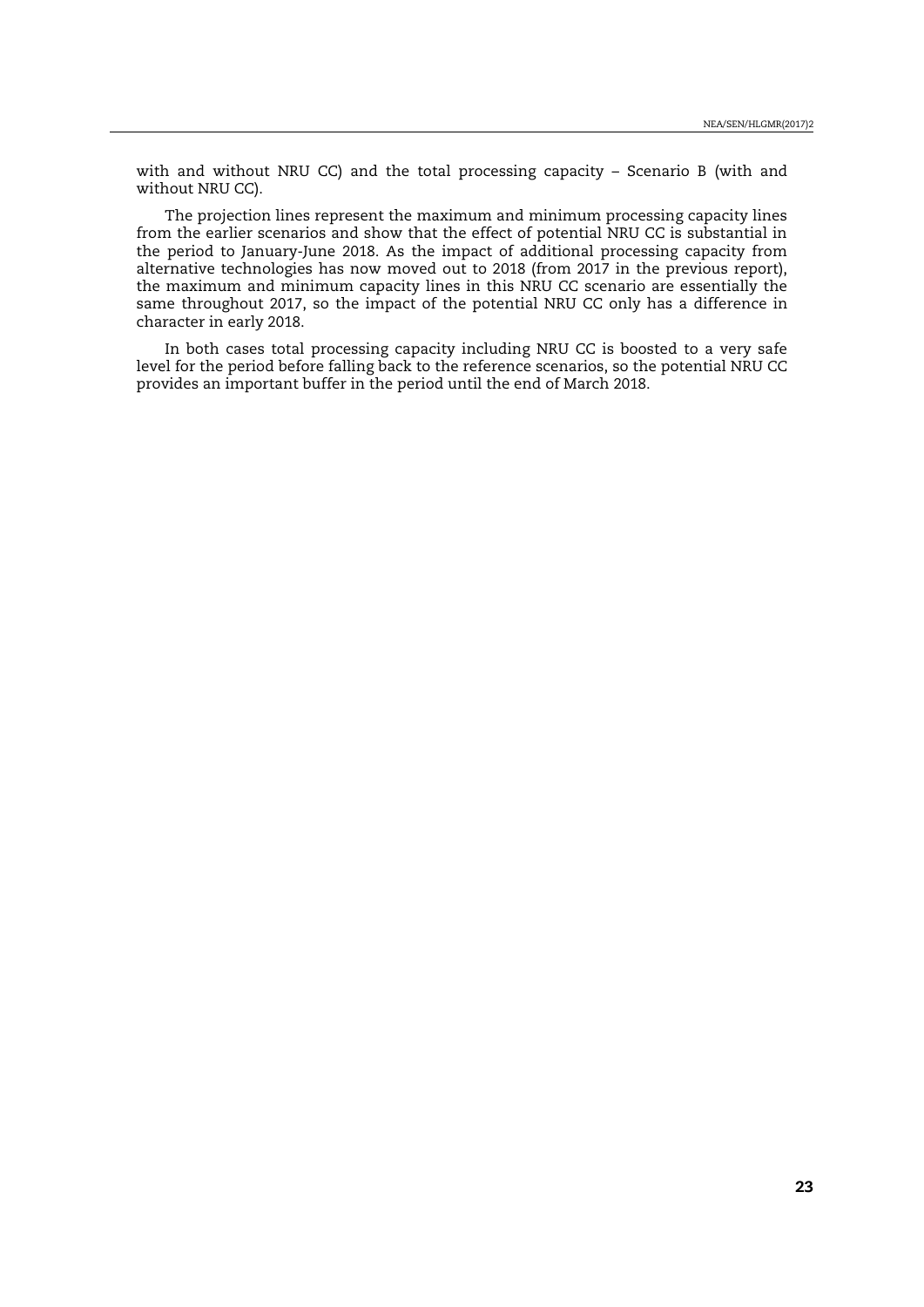#### Chapter 8. Conclusions

<span id="page-23-0"></span>The global demand estimate has been maintained at a level of 9 000 6-day Ci 99Mo per week EOP. This demand level has been a factor in allowing the existing supply chain to be able to continue to provide a near to full service level in the last five years, despite some operational and scheduling problems.

Good progress with increasing the level of existing capacity in 2016 has raised the baseline reference scenario A projections for the second year in a row. The successful introduction of substantial conventional irradiation and processing capacity in Australia from existing facilities has made the baseline capacity more robust, but the addition of further processing capacity from the new ANM facility and from alternative technologies by 2018 remains important.

The decision to extend the NRU operating period to potentially provide contingency capacity will be a useful stop-gap until early 2018.

There have been delays in the introduction of alternative irradiation and processing technologies, with some projects suffering multi-year delays. Some delays to large conventional technology projects have now pushed them beyond the time scope of this review, reducing the projected capacity available by 2022. The multiple and extended character of the delays experienced by some projects is a concern.

Overall, the current irradiator and processor supply chain capacity should be sufficient and if well maintained, planned and scheduled, be able to manage an unplanned outage of a reactor, or a processor throughout the whole period to 2022. When no additional capacity is added, then from mid-2018, the level of capability to manage adverse events reduces, in particular when considering processing capacity.

The supply situation will continue to require careful and well considered planning to minimise security of supply risks, with a high degree of co-operation between the supply chain participants being essential for the foreseeable future. The market situation will require regular monitoring, along with periodic review of the progress in bringing proposed new production capacity to market.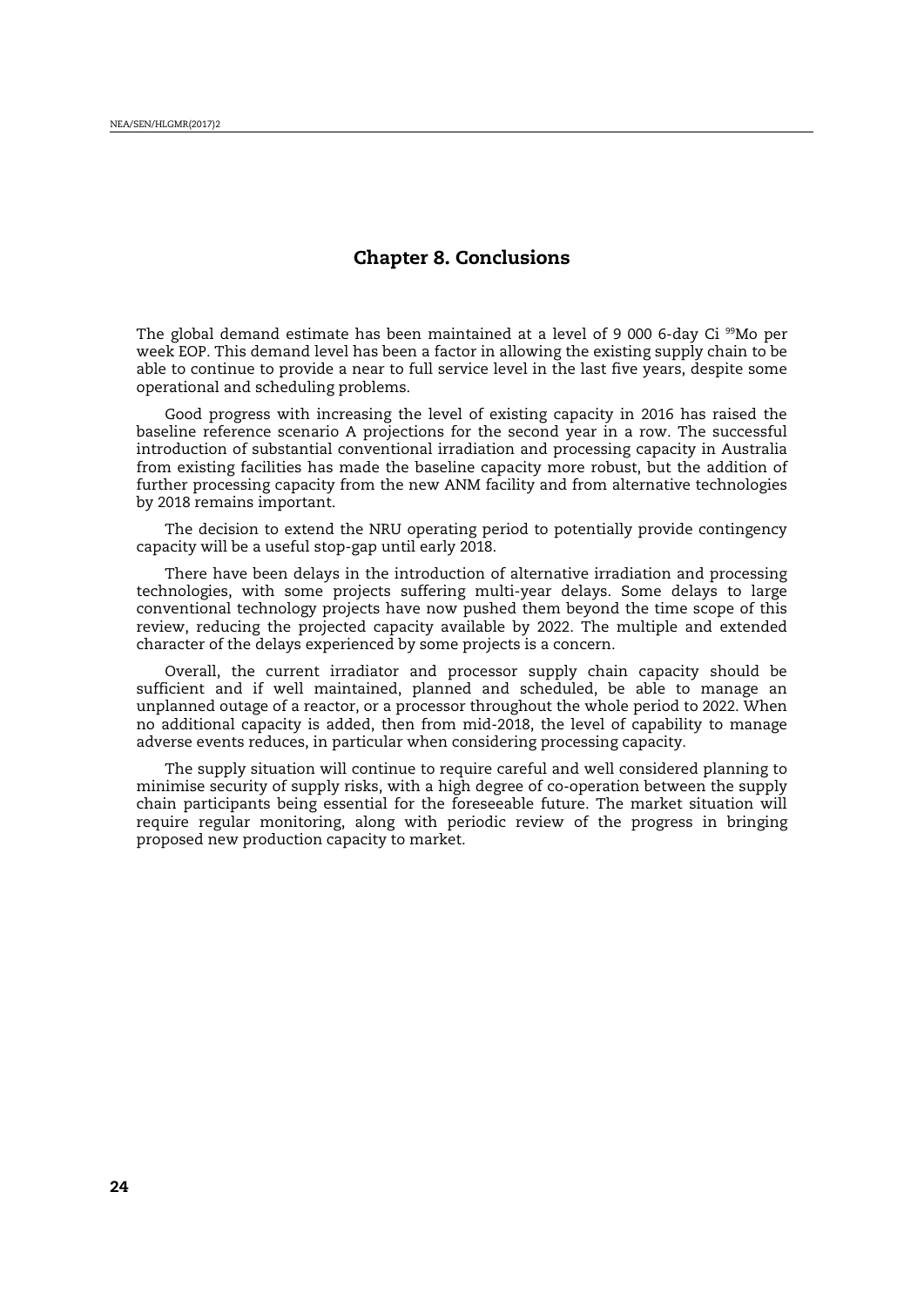#### References/further reading

<span id="page-24-0"></span>Available at [www.oecd-nea.org/med-radio:](http://www.oecd-nea.org/med-radio)

- NEA (2011), "The Supply of Medical Radioisotopes: An Assessment of Long-term Global Demand for Technetium-99m", OECD, Paris.
- NEA (2012a), "A Supply and Demand Update of the Molybdenum-99 Market", OECD, Paris.
- NEA (2012b), The Supply of Medical Radioisotopes: Market Impacts of Converting to Lowenriched Uranium Targets for Medical Isotope Production, OECD, Paris.
- NEA (2014), "The Supply of Medical Radioisotopes: Medical Isotope Supply in the Future: Production Capacity and Demand Forecast for the <sup>99</sup>Mo/<sup>99m</sup>Tc Market, 2015-2020", OECD, Paris.
- NEA (2015), "The Supply of Medical Radioisotopes: 2015 Medical Isotope Supply Review: 99Mo/99mTc Market Demand and Production Capacity Projection 2015-2020", OECD, Paris.
- NEA (2016), "The Supply of Medical Radioisotopes: 2016 Medical Isotope Supply Review: 99Mo/99mTc Market Demand and Production Capacity Projection 2016-2021", OECD, Paris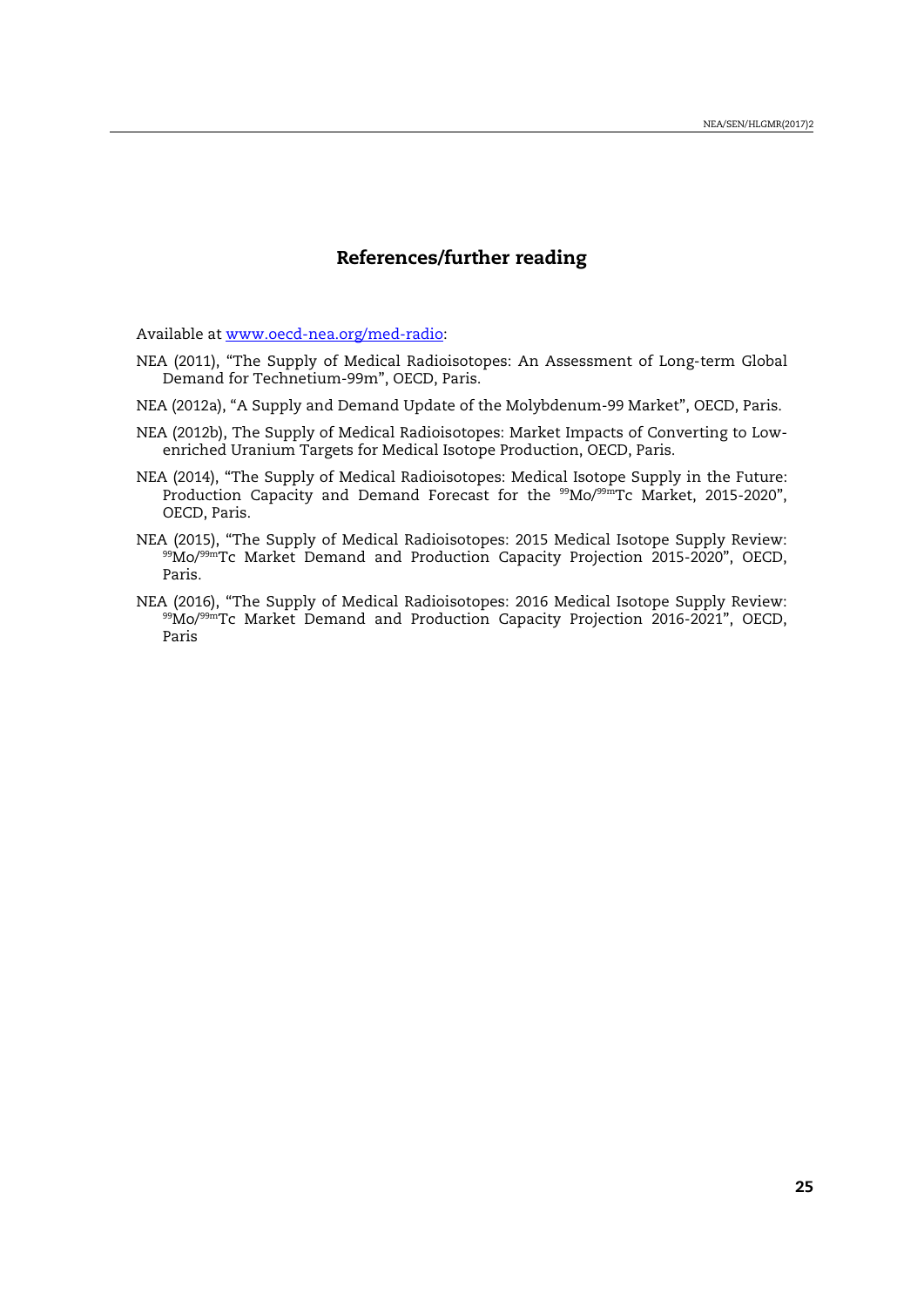<span id="page-25-0"></span>

| <b>Estimated end of</b><br>operation<br>Expected available capacity per<br>year (6-day Ci <sup>99</sup> Mo) by 2022 | At least until 2026<br>163800 | 2024<br>241800         | 2028<br>90000   | 2030<br>95000 | 2057<br>92450           | 2027<br>18400 | 2030<br>130700 | At least until 2025<br>50000 | At least until 2025<br>16800 | 2057<br>58050           | 2054<br>67 200            |                        |
|---------------------------------------------------------------------------------------------------------------------|-------------------------------|------------------------|-----------------|---------------|-------------------------|---------------|----------------|------------------------------|------------------------------|-------------------------|---------------------------|------------------------|
| Expected first full year<br>of <sup>99</sup> Mo production <sup>8</sup>                                             | ≸                             | ≸                      | ≸               | ≸             | ≸                       | ≸             | ≸              | ≸                            | ≸                            | 2018                    | 2020                      | ₹                      |
| Expected available capacity<br>per week (6-day Ci 99Mo)                                                             | 7800                          | 6 200                  | 3000            | 2700          | 2150                    | 400           | 3000           | 1000                         | 350                          | $+1350$                 | 2 100                     | Up to 4 680            |
| production weeks/year<br>Anticipated <sup>99</sup> Mo                                                               | $\overline{z}$                | 39                     | $\overline{30}$ | 36            | 43                      | 46            | 4              | 50                           | \$                           | 43                      | 32                        | None scheduled         |
| Normal operating<br>days/year                                                                                       | 147                           | 275                    | 210             | 200           | 300                     | 230           | 305            | 350                          | 336                          | 300                     | 240                       | 280                    |
| Current targets <sup>7</sup>                                                                                        | 己                             | 己                      | HEUVLEL         | <b>コミ</b>     | Ξ                       | Ξ             | HEUVLEL        | <b>コミ</b>                    | 己王                           | 已                       | EU                        | 己                      |
| Reactor (Fuel)                                                                                                      | BR-2 (HEU)                    | HFR <sup>I</sup> (LEU) | LVR-15 (LEU)    | MARIA (LEU)   | OPAL (LEU) <sup>2</sup> | RA-3 (LEU)    | SAFARI-1 (LEU) | RIAR <sup>3</sup> (HEU)      | KARPOV <sup>3</sup> (HEU)    | OPAL <sup>4</sup> (LEU) | FRM-II <sup>5</sup> (HEU) | NRU (HEU) <sup>6</sup> |

# Appendix 1.

Notes: 1). HFR capacity increases from 5 400 to 6 200 per week from 2017, 2). OPAL extra irradiation capacity now operating at 12 plates,<br>3). RIAR and KARPOV material needs to comply with specific requirements to be availa Notes: 1). HFR capacity increases from 5 400 to 6 200 per week from 2017, 2). OPAL extra irradiation capacity now operating at 12 plates, 3). RIAR and KARPOV material needs to comply with specific requirements to be available in some markets, the KARPOV facility will be relicensed in 2020 to continue its operation, 4). OPAL extra irradiation capacity at 12 plates in the new ANM 99Mo facility starting late 2017, first full year 2018, 5). FRM II market entry dependent upon conversion of processors to LEU targets, full capacity will be available from Q3 2019, 6). NRU will remain in operation until 31 March 2018 for non 99Mo purposes and is capable of providing 99Mo contingency capacity at the discretion of the Canadian government in the event of significant shortage that cannot otherwise be mitigated, 7). HEU >20% enriched Uranium, LEU <20% enriched Uranium, 8). NA = Not Applicable

# Table 1. Current irradiators including those in transition by 2022 Table 1. Current irradiators including those in transition by 2022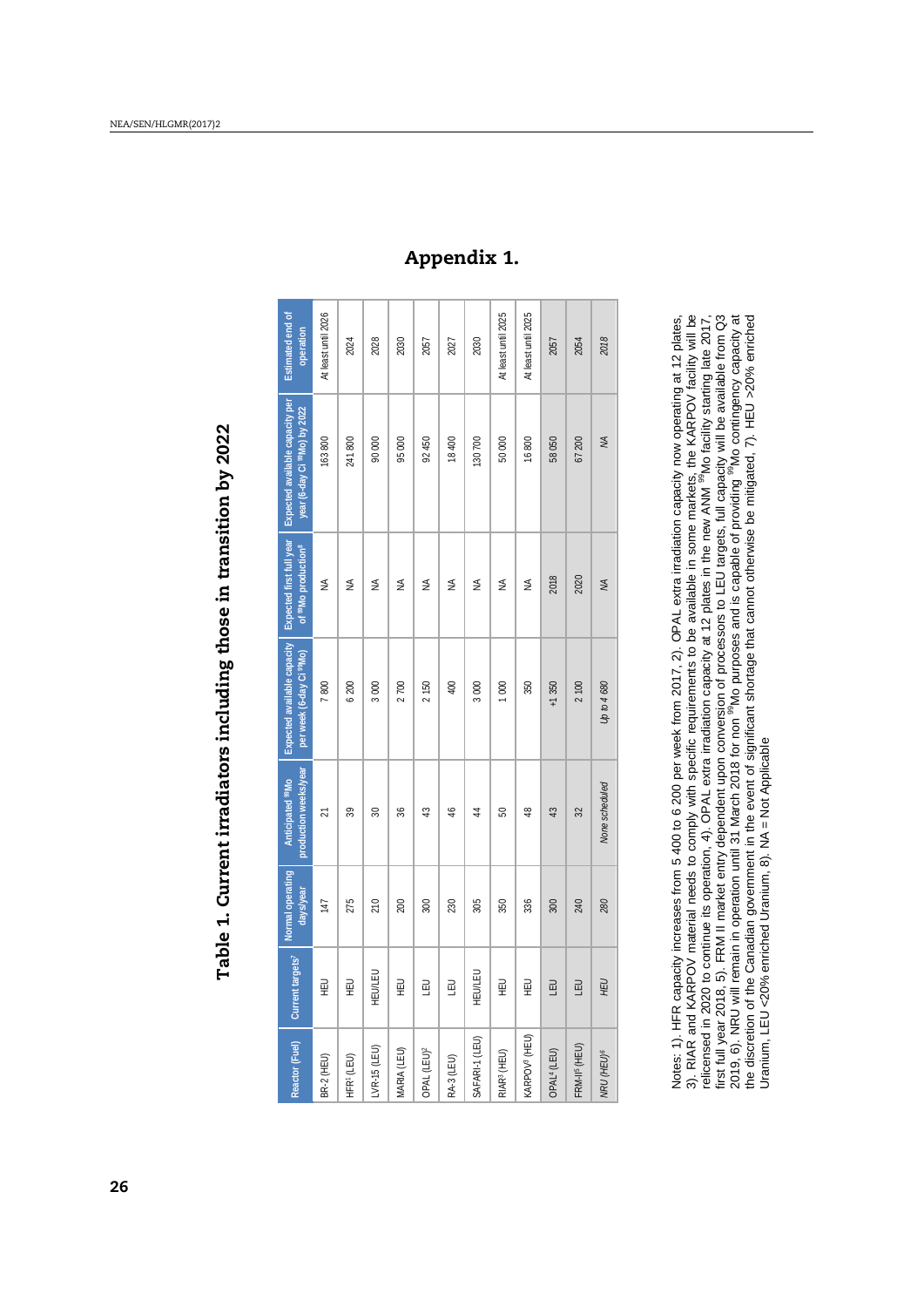Table 2. Current processors including those in transition by 2022 Table 2. Current processors including those in transition by 2022

| Expected available capacity<br>Anticipated <sup>99</sup> Mo |                      |                          |                                              |                                   |                                                             |                                               |                                |
|-------------------------------------------------------------|----------------------|--------------------------|----------------------------------------------|-----------------------------------|-------------------------------------------------------------|-----------------------------------------------|--------------------------------|
| Processor                                                   | Targets <sup>6</sup> | production<br>weeks/year | Available capacity per<br>week (6-d Ci 99Mo) | per year (6-d Ci 99Mo) by<br>2022 | Expected first full year<br>of 99Mo production <sup>7</sup> | conversion to LEU targets<br>Expected year of | Estimated end of<br>production |
| ANSTO Health                                                | Ξ                    | $\ddot{4}$               | 2150                                         | 92450                             | ≨                                                           | ΞŪ                                            | 2057                           |
|                                                             | <b>UEU</b>           | 46                       | 400                                          | 18400                             | ≨                                                           | Ξ                                             | 2027                           |
|                                                             | 1<br>보               | 52                       | 3500                                         | 182000                            | ≨                                                           | 2017                                          | At least until 2028            |
| Vlallinckrodt <sup>1</sup>                                  | .<br>보               | 52                       | 5000                                         | 260000                            | ≨                                                           | 2017                                          | Not Known                      |
|                                                             | HEUNEU               | $^{44}$                  | 3000                                         | 130700                            | ≨                                                           | Ξ                                             | At least until 2030            |
|                                                             | <b>コモ</b>            | 50                       | 1000                                         | 50000                             | ≨                                                           | 2018                                          | At least until 2025            |
| KARPOV Institute <sup>3</sup>                               | 긒<br>보               | $\frac{8}{4}$            | 350                                          | 16800                             | ≸                                                           | 2018                                          | At least until 2025            |
| <b><i>Medicine</i></b> (ANM) <sup>4</sup><br>ANSTO Nuclear  | LEU                  | 43                       | $+1350$                                      | 58050                             | 2018                                                        | LEU                                           | 2057                           |
| CNL/Nordion <sup>5</sup>                                    | こ<br>出               | None scheduled           | Up to 4 680                                  | $\leq$                            | ₹                                                           | No Conversion                                 | 2018                           |
|                                                             |                      |                          |                                              |                                   |                                                             |                                               |                                |

Notes: 1) Mallinckrodt capacity increase from current facilities introduced by 3Q 2016; 2) NTP capacity limited by temporary processing limits until end Q3/2017;<br>3) RIAR and KARPOV material needs to comply with specific re 3) RIAR and KARPOV material needs to comply with specific requirements to be available in some markets, the KARPOV facility will be relicensed in 2020 to continue its operation; 4) ANM extra processing capacity is additional and will use OPAL additional irradiation capacity; 5) NRU will remain in operation until 31 March 2018 for non 99Mo purposes, CNL/Nordion will remain capable of providing 99Mo contingency capacity if NRU irradiations are performed; 6) HEU >20% enriched Uranium, LEU Notes: 1) Mallinckrodt capacity increase from current facilities introduced by 3Q 2016; 2) NTP capacity limited by temporary processing limits until end Q3/2017; <20% enriched Uranium; 7) NA = Not Applicable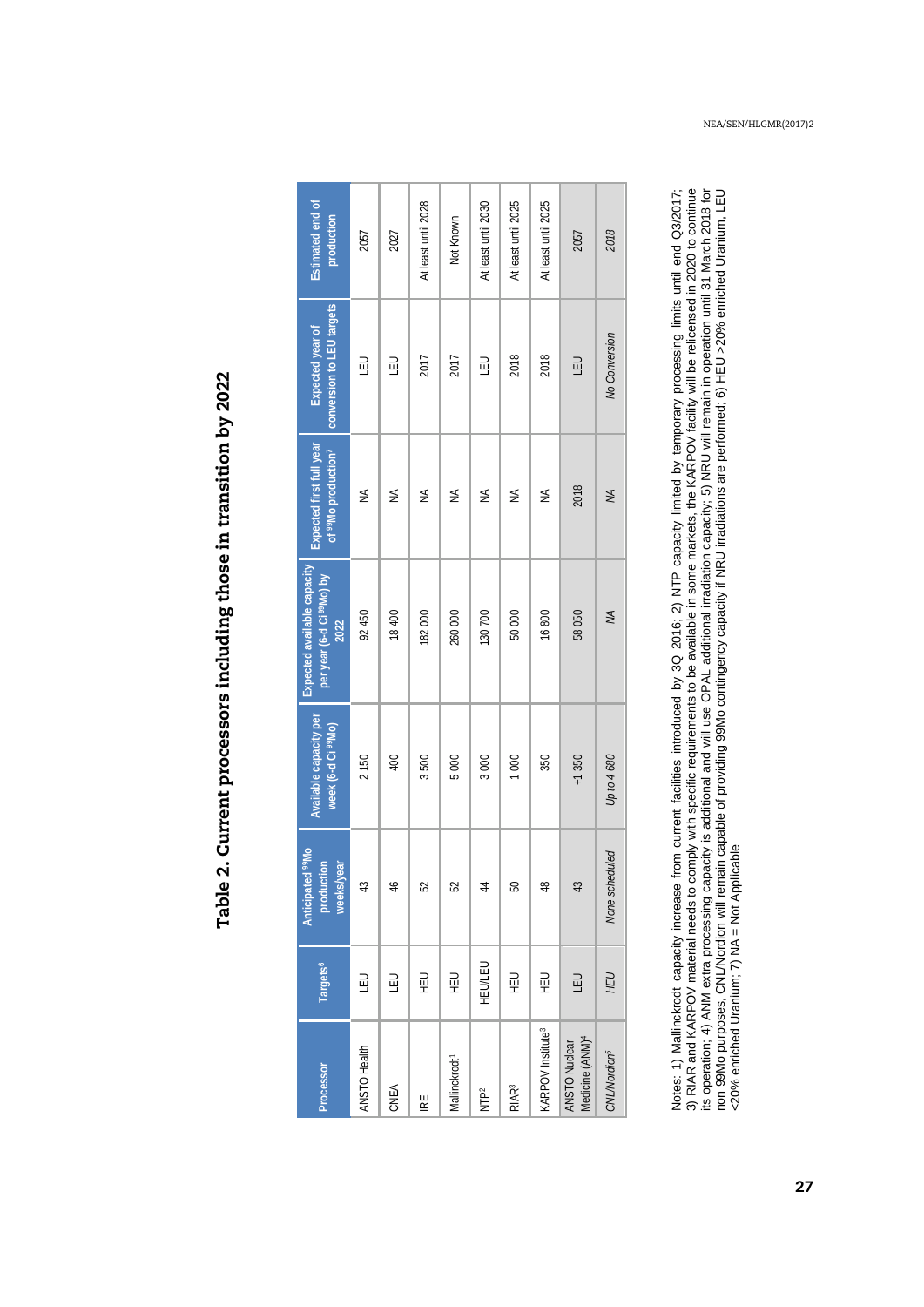| Capacity and irradiation facilities<br>Detailed design to be contracted<br>Project status (January 2017)<br>in 2017. Construction depends<br>Construction permit pending<br>Construction not yet started<br>Transition to enriched Mo<br>ready for FDA inspection<br>construction starts 2017<br>Existing reactor under<br>targets starts in 2017<br>Groundworks started,<br>Accelerator selected<br>Under construction<br>due to earthquake<br>Phase 1 complete<br>modification<br>on budget<br>full year of<br>production<br>2022+<br>2018<br>2018<br>2019<br>2020+<br>2022+<br>2020<br>2020<br>2022<br>2021<br>Potential annual production<br>(6-day Ci 99Mo) by 2022 <sup>6</sup><br>39000<br>$+117000$<br>34 000<br>156000<br>200 000<br>120000<br>115 200<br>17 200<br>41 400<br>166 400<br>capacity per week<br>Vq (ON <sub>66</sub> !:) P-9)<br>20226<br>750<br>$+2250$<br>3000<br>3200<br>1000<br>1000<br>4000<br>2500<br>4800<br>400<br>production weeks/year<br>Anticipated Mo-99<br>52<br>52<br>52<br>52<br>50<br>\$<br>$\overline{24}$<br>43<br>$\approx$<br>41<br>operating<br>days/year<br>339<br>339<br>352<br>339<br>315<br>220<br>300<br>290<br>240<br>350<br>Non-fissile from LINACs<br>LEU solution with DTAs<br>Targets/technology <sup>5</sup><br>Enriched Mo in CRR<br>Natural Mo in CRR<br>LEU in CRR<br>LEU in CRR<br>LEU in CRR<br>LEU in CRR<br>LEU in CRR<br>and SAAs<br>LEU-SGE<br>Irradiation source (Fuel)<br>MURR/NorthStar <sup>1</sup> (HEU)<br>Jules Horowitz Reactor <sup>2</sup><br>MURR/NorthStar (HEU)<br>China Advanced RR <sup>4</sup><br>NorthStar (non U)<br>MURR/GA(HEU)<br>Brazil MR (LEU) |  |          | Expected available |                       |  |
|-----------------------------------------------------------------------------------------------------------------------------------------------------------------------------------------------------------------------------------------------------------------------------------------------------------------------------------------------------------------------------------------------------------------------------------------------------------------------------------------------------------------------------------------------------------------------------------------------------------------------------------------------------------------------------------------------------------------------------------------------------------------------------------------------------------------------------------------------------------------------------------------------------------------------------------------------------------------------------------------------------------------------------------------------------------------------------------------------------------------------------------------------------------------------------------------------------------------------------------------------------------------------------------------------------------------------------------------------------------------------------------------------------------------------------------------------------------------------------------------------------------------------------------------------------------------------------------------------------------------------------------------|--|----------|--------------------|-----------------------|--|
|                                                                                                                                                                                                                                                                                                                                                                                                                                                                                                                                                                                                                                                                                                                                                                                                                                                                                                                                                                                                                                                                                                                                                                                                                                                                                                                                                                                                                                                                                                                                                                                                                                         |  | Expected |                    | <b>Expected first</b> |  |
|                                                                                                                                                                                                                                                                                                                                                                                                                                                                                                                                                                                                                                                                                                                                                                                                                                                                                                                                                                                                                                                                                                                                                                                                                                                                                                                                                                                                                                                                                                                                                                                                                                         |  |          |                    |                       |  |
|                                                                                                                                                                                                                                                                                                                                                                                                                                                                                                                                                                                                                                                                                                                                                                                                                                                                                                                                                                                                                                                                                                                                                                                                                                                                                                                                                                                                                                                                                                                                                                                                                                         |  |          |                    |                       |  |
|                                                                                                                                                                                                                                                                                                                                                                                                                                                                                                                                                                                                                                                                                                                                                                                                                                                                                                                                                                                                                                                                                                                                                                                                                                                                                                                                                                                                                                                                                                                                                                                                                                         |  |          |                    |                       |  |
|                                                                                                                                                                                                                                                                                                                                                                                                                                                                                                                                                                                                                                                                                                                                                                                                                                                                                                                                                                                                                                                                                                                                                                                                                                                                                                                                                                                                                                                                                                                                                                                                                                         |  |          |                    |                       |  |
|                                                                                                                                                                                                                                                                                                                                                                                                                                                                                                                                                                                                                                                                                                                                                                                                                                                                                                                                                                                                                                                                                                                                                                                                                                                                                                                                                                                                                                                                                                                                                                                                                                         |  |          |                    |                       |  |
|                                                                                                                                                                                                                                                                                                                                                                                                                                                                                                                                                                                                                                                                                                                                                                                                                                                                                                                                                                                                                                                                                                                                                                                                                                                                                                                                                                                                                                                                                                                                                                                                                                         |  |          |                    |                       |  |
|                                                                                                                                                                                                                                                                                                                                                                                                                                                                                                                                                                                                                                                                                                                                                                                                                                                                                                                                                                                                                                                                                                                                                                                                                                                                                                                                                                                                                                                                                                                                                                                                                                         |  |          |                    |                       |  |
|                                                                                                                                                                                                                                                                                                                                                                                                                                                                                                                                                                                                                                                                                                                                                                                                                                                                                                                                                                                                                                                                                                                                                                                                                                                                                                                                                                                                                                                                                                                                                                                                                                         |  |          |                    |                       |  |
|                                                                                                                                                                                                                                                                                                                                                                                                                                                                                                                                                                                                                                                                                                                                                                                                                                                                                                                                                                                                                                                                                                                                                                                                                                                                                                                                                                                                                                                                                                                                                                                                                                         |  |          |                    |                       |  |
|                                                                                                                                                                                                                                                                                                                                                                                                                                                                                                                                                                                                                                                                                                                                                                                                                                                                                                                                                                                                                                                                                                                                                                                                                                                                                                                                                                                                                                                                                                                                                                                                                                         |  |          |                    |                       |  |

Table 3. Potential irradiators entering in period 2017 to 2022 Table 3. Potential irradiators entering in period 2017 to 2022 Notes: 1). MURR/NorthStar Enriched Mo capacity is additional to the Natural Mo capacity when introduced, 2). JHR reactor begins active commissioning in<br>2021, but 99Mo capacity not expected to be available until 2022, 3). K 2021, but 99Mo capacity not expected to be available until 2022, 3). Korea capacity is planned to increase further in stages after 2023 4). CARR is already operational, but date of 99Mo availability is unknown and is not before 2022, 5). Mo = inactive Molybdenum, either natural or enriched, CRR = Conventional Research Reactor, LINACs = multiple linear accelerators, LEU <20% enriched Uranium, DTAs = multiple deuterium-tritium accelerators, SAAs = multiple Notes: 1). MURR/NorthStar Enriched Mo capacity is additional to the Natural Mo capacity when introduced, 2). JHR reactor begins active commissioning in subcritical aqueous assemblies, 6). Numbers in italics indicate availability after 2022